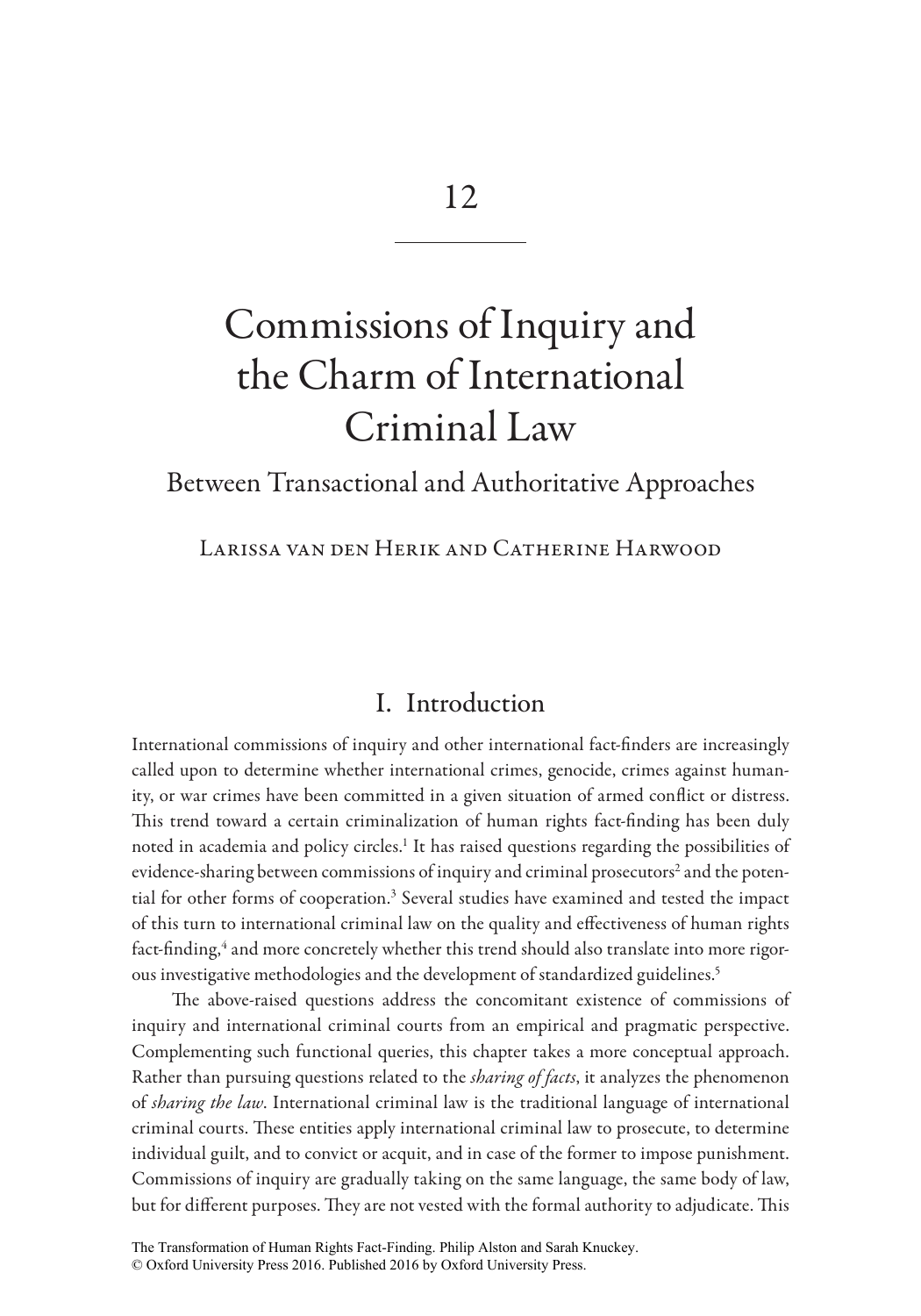chapter interrogates what the consequences are of the incidence that the same body of law is utilized by different entities for different purposes. Or phrased more provocatively: Should commissions of inquiry apply international criminal law in exactly the same manner as international criminal courts, or is there ground for legitimate difference? Must commissions of inquiry in analogy abide by the principle of strict construction that flows from the legality principle, a principle that governs criminal prosecutions, or do the different underlying purposes that guide and inform the mandates of commissions of inquiry offer room to engage in more flexible interpretations of international criminal law? And if commissions of inquiry were indeed to interpret international criminal law in a more lenient fashion, would this not undermine the authority and credibility of this body of law as such? This chapter will grapple with these pressing questions, which may to some extent be reminiscent of debates that were particularly prominent in the context of Darfur in 2005. In that setting, the argument was presented that determinations of genocide made in preventive or R2P spheres do not require the same technical and detailed approach as findings in the context of a criminal trial, and that there is ground for a legitimate difference in the application of the same concept when utilized for either preventive or punitive purposes.

Pursuing this line of thought, the current chapter is structured as follows. First, Section II situates the modern human rights commissions of inquiry within the broader institutional fact-finding framework of the UN. Within this milieu, Section III revisits the purported different functions of modern human rights commissions of inquiry and examines how these are fostered or undermined by the utilization of international criminal law. Subsequently, Section IV compares the approaches of a variety of commissions of inquiry in their application and interpretation of international criminal law in light of their distinct identity. This section tests whether the commissions' use of international criminal law is coherent with mainstream understandings and the application by international criminal courts and tribunals. It shows that despite overall adherence to the concepts of international criminal law, on concrete occasions commissions of inquiry do engage in selective engagement and more relaxed interpretive approaches of international law, and in particular international criminal law. Section V sets out three justifications to ground the idea of "legitimate difference"6 and to justify *slightly* divergent approaches by commissions of inquiry on the basis of their distinct mandate and function. To conclude, Section VI offers some thoughts on the ramifications of these divergences. It emphasizes the need that the distinct settings in which international criminal law is invoked be appreciated, and consequently that no immediate precedential value is attached to detailed legal findings of commissions of inquiry. Pursuant to this idea, legal findings and interpretations from commissions of inquiry can only be transposed to the context of a criminal trial with a certain care and diligence.

## II. The UN Institutional Fact-Finding Framework

Article 33 of the UN Charter promotes the use of fact-finding as a distinct means of dispute settlement. This reflects the traditional understanding of the use of fact-finding as it was codified in the early Hague Conventions.7 In addition, following the practice under the League of Nations, the primary UN organs have resorted to fact-finding as a means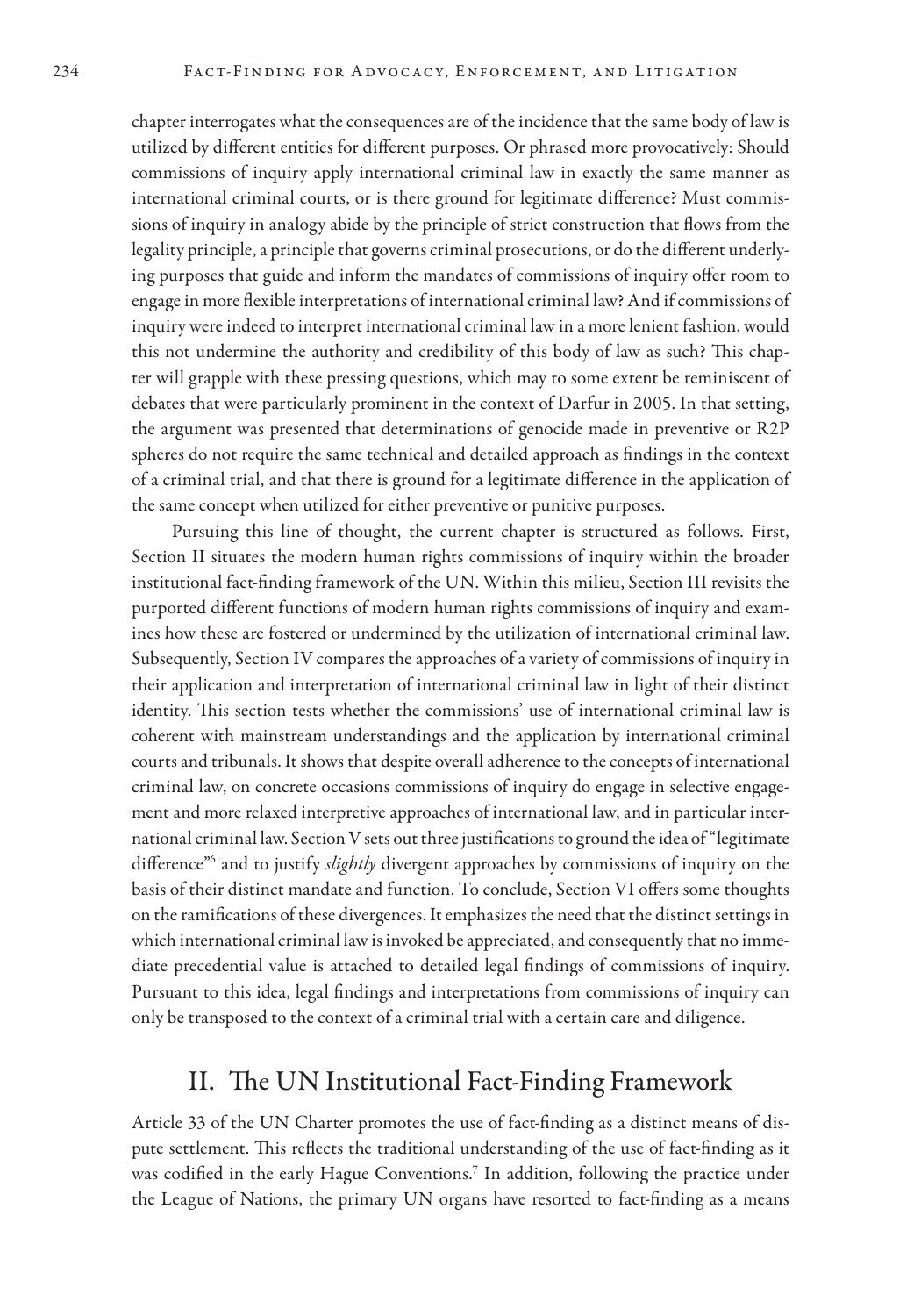to receive information about a situation of international concern that would enable the recipient organ to determine the best course of action to respond to the situation. This practice is recognized and encouraged in the 1991 Declaration on Fact-Finding by the United Nations in the Field of the Maintenance of International Peace and Security (the "1991 Declaration"):<sup>8</sup>

In performing their functions in relation to the maintenance of international peace and security, the competent organs of the [UN] should endeavour to have full knowledge of all relevant facts. To this end they should consider undertaking fact-finding activities.

The Security Council is the only primary organ that has been expressly vested with investigatory powers. Article 34 of the Charter authorizes the Council to undertake fact-finding in respect of matters of international peace and security. Yet, the Council has established commissions pursuant to Article 34 on two occasions only, after which the provision came into disuse. <sup>9</sup> In other cases, the Council has established commissions of inquiry on the basis of its implied powers.<sup>10</sup> The Security Council has a long history of establishing commissions directly<sup>11</sup> but more recently it has tended to request the Secretary-General to do so on its behalf.12 Security Council commissions have inquired into diverse matters relating to international peace and security, including situations of aggression, terrorist attacks, violations of international humanitarian law, and genocide.

Although the Security Council is primarily responsible for the maintenance of international peace and security,<sup>13</sup> the General Assembly also has responsibilities in this area.<sup>14</sup> In addition, the General Assembly is charged with, inter alia, initiating studies and making recommendations to assist in the realization of human rights.15 In its earlier years, the General Assembly established a substantive number of special commissions and committees to examine and report on situations of concern.16 Some of these bodies were asked to assist peaceful dispute settlement,<sup>17</sup> investigate discrete incidents,<sup>18</sup> or provide technical assistance, such as monitoring elections.<sup>19</sup> The Assembly also established several commissions to investigate human rights violations.<sup>20</sup> Modern commissions under the General Assembly's auspices have been established by its subsidiary body, the Human Rights Council (HRC), which in 2006 replaced the Commission on Human Rights. The fact-finding competencies of these bodies are discussed further below.

Pursuant to Article 99 of the Charter, the Secretary-General can bring the Security Council's attention to any matter that may threaten the maintenance of international peace and security. The 1991 Declaration also acknowledges the Secretary-General's role in fact-finding, providing that the Secretary-General should consider using fact-finding "to contribute to the prevention of disputes and situations"21 and "on his own initiative or at the request of the States concerned, should consider undertaking a fact-finding mission when a dispute or a situation exists."<sup>22</sup> The Secretary-General has established commissions in response to requests by the Security Council<sup>23</sup> and the General Assembly<sup>24</sup> as well as on his own initiative<sup>25</sup> and following requests of, or agreements with, concerned states.<sup>26</sup> The Office of the High Commissioner for Human Rights (OHCHR), part of the UN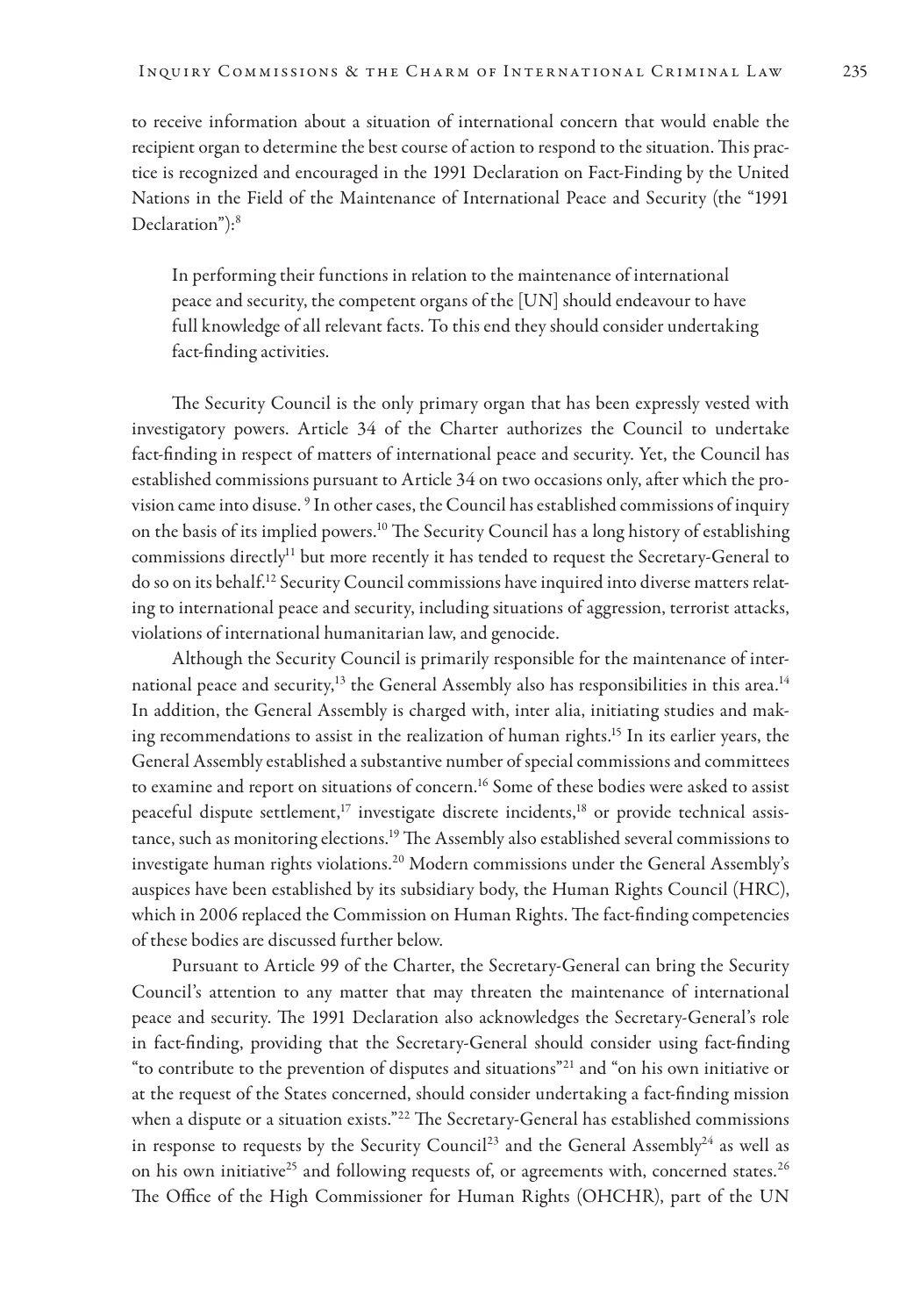Secretariat, has conducted investigations on behalf of the Secretary-General<sup>27</sup> and the HRC. 28 The OHCHR also engages in significant human rights fact-finding independently of these actors.29

The Commission on Human Rights (CHR) was established by the Economic and Social Council (ECOSOC) in 1946. Its mandate had a clear focus on encouraging compliance with human rights,<sup>30</sup> although ECOSOC also resolved that the CHR could not "take action on individual human rights complaints."31 However, the CHR was empowered to "call in ad hoc working groups of non-governmental experts"32 and in 1967, was authorized to investigate alleged human rights violations.<sup>33</sup> CHR fact-finding thus focused on human rights rather than on wider issues of international peace and security. In its early years, the CHR established several working groups that inquired into thematic and geographic situations of human rights concern.<sup>34</sup> These working groups evolved into the Special Procedures system that has continued under the mandate of the CHR's successor, the HRC. The CHR established two commissions, both of which were instructed to inquire into alleged violations of human rights and international humanitarian law (IHL).<sup>35</sup> The CHR was disestablished in 2006 in the wake of criticisms regarding its effectiveness, credibility, and independence.36

In its place, the General Assembly established the HRC. Its mandating resolution charges it with, inter alia, addressing situations of human rights violations and making recommendations.37 As observed by Rosa Freedman, the HRC holds a proactive mandate to address human rights violations,<sup>38</sup> which has led it to establish commissions to investigate allegations of serious human rights violations. These commissions were often established in special sessions convened to respond to specific human rights crises.<sup>39</sup> While the HRC's mandating documentation specifies several different fact-finding mechanisms,<sup>40</sup> there is no express recognition of its capacity to establish commissions of inquiry. Christine Chinkin observes that the HRC as a subsidiary body of the General Assembly rather than ECOSOC shares the former's "residual responsibility for international peace and security and its authority to establish fact-finding missions."<sup>41</sup> In lieu of express authorization, the HRC's authority can be inferred from the links between human rights and international peace and security<sup>42</sup> and the implied powers theory. The HRC has firmly taken the lead in establishing commissions, being the mandating body for 60 percent of all UN commissions established since 2006.<sup>43</sup> HRC commissions rely on states' cooperation when undertaking their investigations. On occasion, they have met resistance from concerned states and have been denied territorial access, <sup>44</sup> which has hindered investigations.

# III. The Evolution of the Ulterior Functions of UN Fact-Finding Missions

Within the broad purposes of the UN—maintenance of international peace and security and promotion and protection of fundamental human rights—commissions have been established to fulfill different functions. Observing the evolution of commissions' mandates throughout the twentieth and early twenty-first centuries discloses three distinct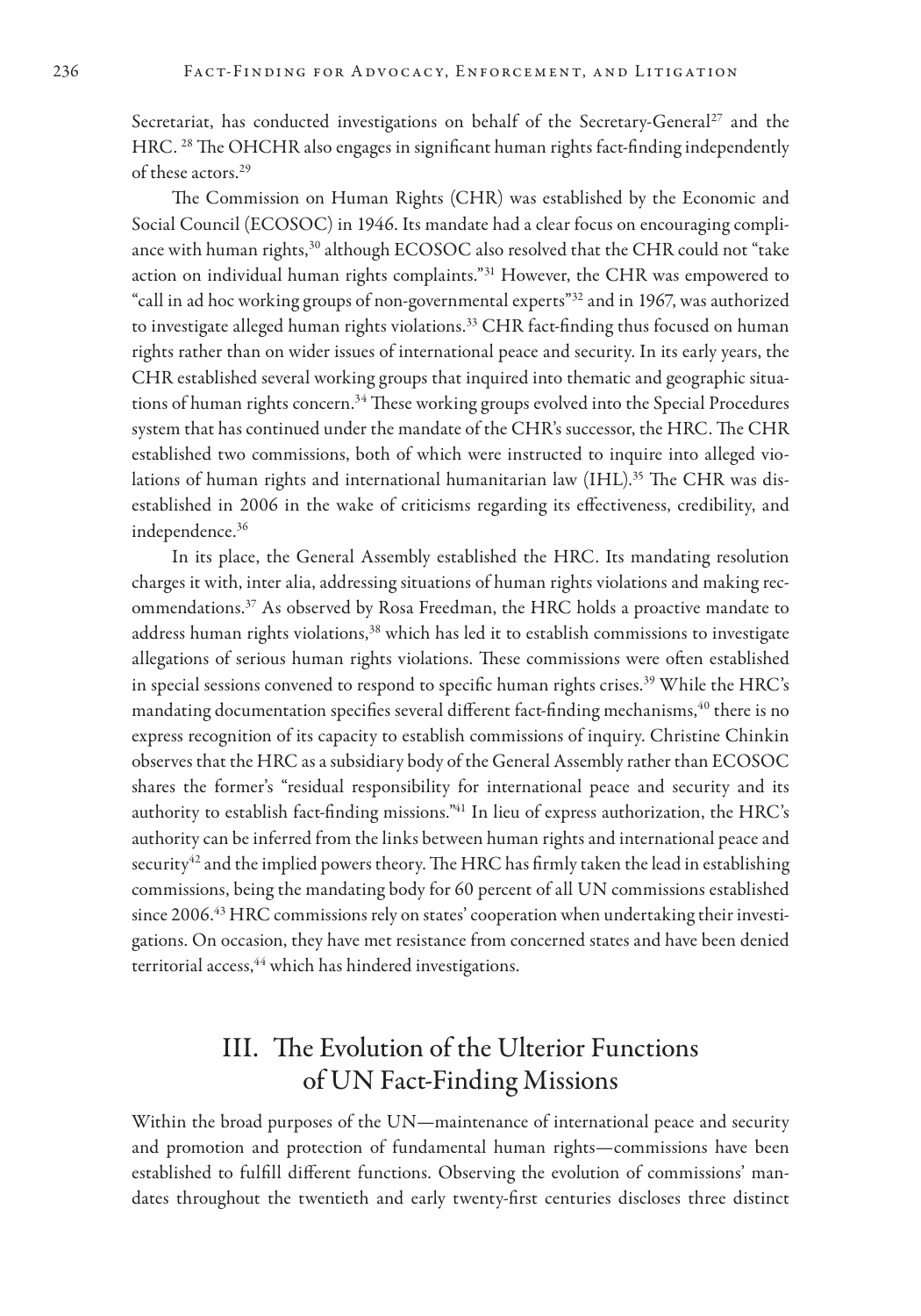fact-finding functions: to inform, to alert, and to seek accountability. All commissions' reports necessarily inform specific recipients of a state of affairs. The "alert" function goes beyond "informing" by directing findings to a wider audience, and utilizing legal language to induce compliance or corrective action. The "accountability" function builds on the "alert" function by connecting violations to concrete actors and analyzing the viability of appropriate accountability mechanisms. Each function influences the scope of the intended audience as well as the presentation of the findings and the substantive recommendations and follow-up to reports.

## A. The Original Informing Function

At the turn of the twentieth century, commissions of inquiry were envisaged to aid the peaceful settlement of international disputes, alongside other dispute resolution processes such as mediation, conciliation, and arbitration. These commissions aimed to provide an impartial account of the facts pertaining to a concrete incident.<sup>45</sup> In that sense they were "transactional"; commissions were consensually established to assist in the resolution of a dispute, and directed their findings to the parties. They made factual determinations and were rarely permitted to draw legal conclusions.<sup>46</sup> Emphasis of the commission's role to produce factual findings is also found in the 1991 Declaration, which provides that a report "should be limited to a presentation of findings of a factual nature."<sup>47</sup> The Declaration is dispute resolution-oriented, as evidenced by its direction that missions should "contribute to building confidence and defusing the dispute or situation while avoiding any aggravation of it."48

Informing remains the chief function of some commissions, such as UN Boards of Inquiry, which confidentially investigate and report to the Secretary-General on matters involving UN personnel and property.<sup>49</sup> In addition, some commissions that issued public reports were also established to inform the mandating body of states of affairs. Examples include commissions established by the Security Council to inquire into the invasion of the Seychelles by mercenaries in 1981,<sup>50</sup> damage resulting from the South African invasion of Angola in 1985,<sup>51</sup> and armed attacks on peacekeeping personnel in Somalia in 1993.<sup>52</sup> Commissions established by the Secretary-General to inquire into UN actions during the 1994 Rwandan genocide,53 and the assassination of the former prime minister of Pakistan, Benazir Bhutto<sup>54</sup> were also highly factual inquiries that refrained from in-depth legal analysis and served primarily to inform key recipients of facts and circumstances in respect of those states of affairs.

## B. From Informing to Alerting

UN organs have established fact-finding missions not to merely inform but to raise alerts regarding situations threatening international peace and security and serious human rights violations, and encourage appropriate institutional and stakeholder responses. Robert Miller, writing in the 1970s, observed that UN fact-finding missions were created to assist in the protection of human rights.<sup>55</sup> By exposing the facts, legal and political bodies could take steps to "redress those situations affecting human rights."56 By framing certain facts as violations of human rights norms rather than describing these facts in other, non-legal,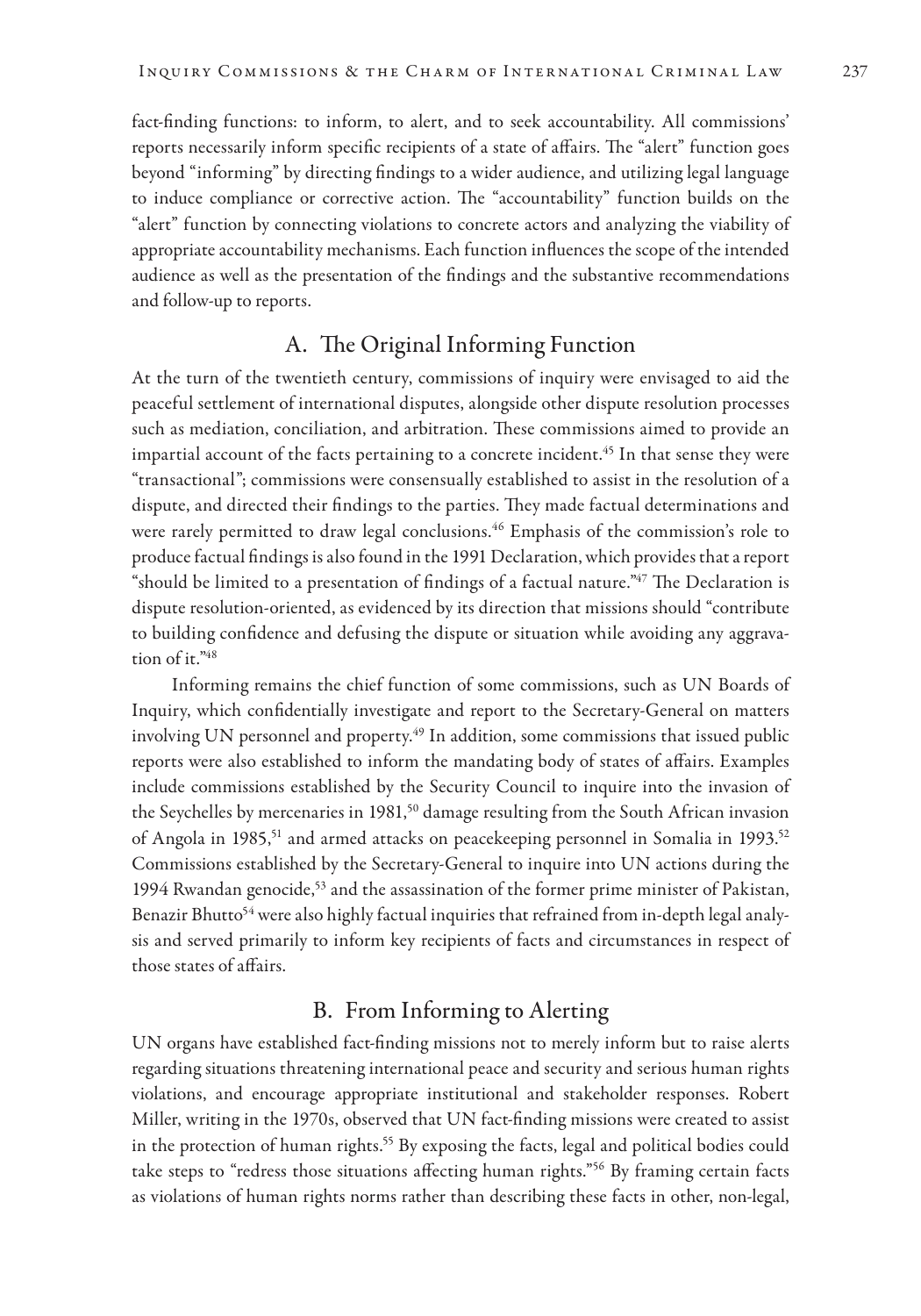language, the commissions went beyond their function of offering information on a given state of affairs. Indeed, the mere framing of a fact as a violation of the law solicits some kind of response or corrective action. Commissions with an alert function thus disseminate findings of violations to a wider audience in order to induce a range of stakeholders to respond, comply with obligations, and/or undertake corrective action. Commissions instructed to make findings of "violations" necessarily qualify facts under a legal framework.<sup>57</sup>

The specific use of international criminal law corresponds to the alert function in two ways. This particular area of law embodies a spirit of action and enforcement. Concepts of international criminal law, such as genocide and crimes against humanity, have an acute emotive value. They are thus exceptionally suitable to place certain situations on the international agenda, to mobilize public opinion, and to prepare a case for action. In addition, the language of international criminal law implies a moral and political responsibility for the international community to act and to protect as the Responsibility to Protect (R2P) doctrine makes use of the same legal categories.

Paradoxically therefore, it is through their use of international criminal law that the commissions tie into calls for better early warning systems that are linked to the gradual acceptance of the R2P-concept. They allow the primary organs of the UN to take on their moral and political responsibility to protect populations from genocide, war crimes, ethnic cleansing, and crimes against humanity as formulated in the World Summit Outcome Document.58 The R2P-concept emphasizes the use of appropriate diplomatic, humanitarian, and other peaceful means rather than coercive action under Chapter VII. In this context, the Secretary-General has expressed the UN's preference for dialogue and peaceful persuasion.<sup>59</sup> He has encouraged the use of fact-finding missions as an instrument that would enable the primary organs to take timely and decisive action.<sup>60</sup>

Pre-R2P UN commissions with a dominant alert function include a commission that investigated human rights violations committed by the Vietnamese government,<sup>61</sup> a General Assembly commission that examined atrocities in Mozambique,<sup>62</sup> and a Security Council commission that examined the situation relating to settlements in occupied Arab territories.63 More recent commissions established to raise an alert regarding the existence of violations include the CHR commission established to investigate Israeli actions in the occupied Palestinian territories,<sup>64</sup> the Secretary-General's DRC Mapping Exercise, and the HRC's High-Level Fact-Finding Mission in Beit Hanoun,<sup>65</sup> all of which were asked to investigate alleged violations of international law, particularly international human rights law.

#### C. From Alerting to Accountability

The alert function is closely linked with the accountability function. The accountability function is geared toward the exploration and recommendation of possible avenues for accountability. In this sense, fact-finding investigations are seen as an opportunity to deliver a clear message to key decision-makers in areas of crisis that their actions could be subject to criminal prosecution or other forms of accountability. This form of dissuasion is not meant as offering direct accountability in itself, but should be seen as an initial step toward action. Glimmers of the accountability function can be detected in early international fact-finding bodies such as the 1919 Commission<sup>66</sup> and the United Nations War Crimes Commission,<sup>67</sup>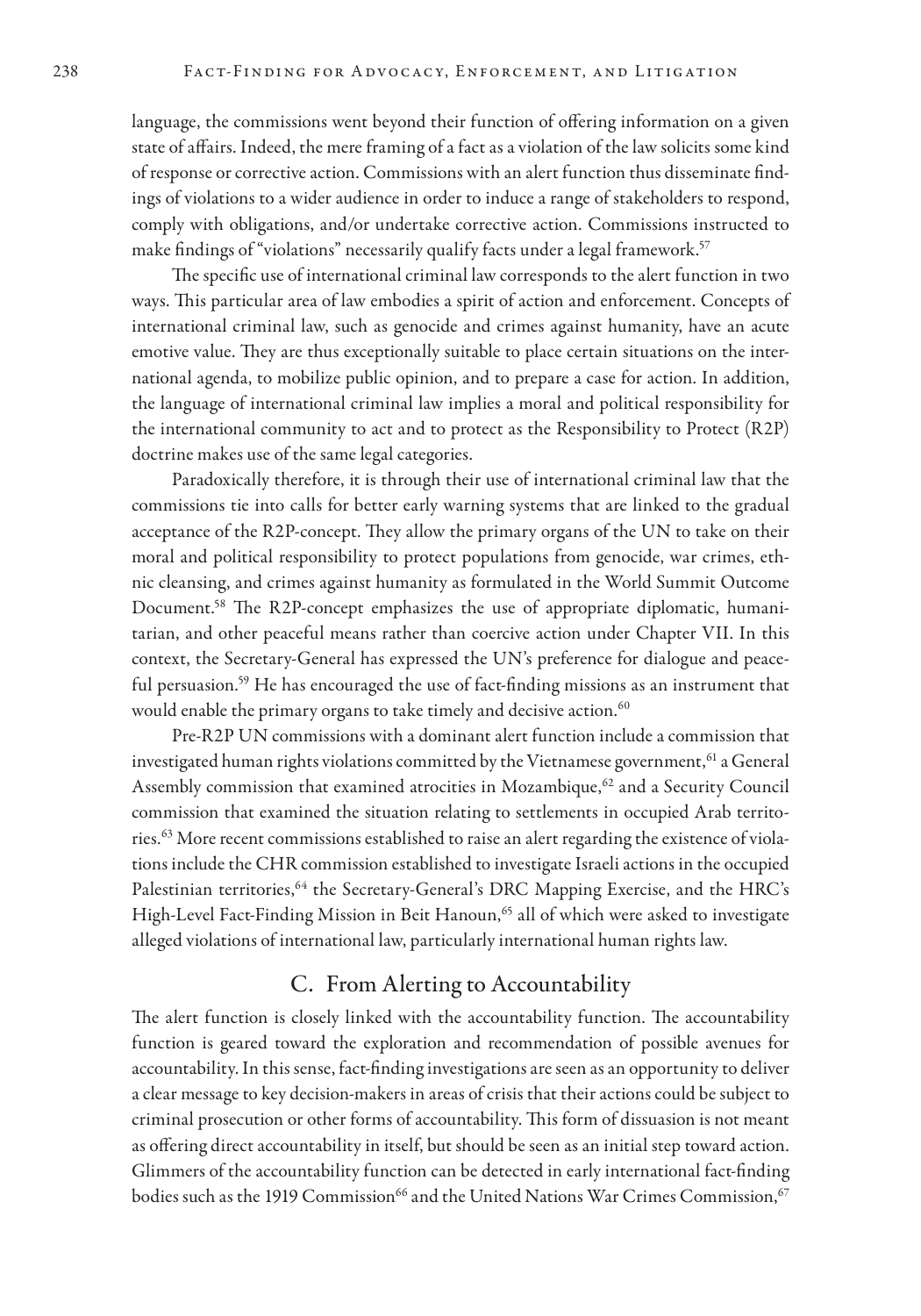which both investigated responsibilities for violations of international law and possibilities of enforcement by way of prosecutions. The HRC has initiated several commissions that serve an accountability function. Indeed, of 12 HRC commissions, the mandates of six68 expressly instruct commissions to investigate violations *in order to* ensure that those responsible are held accountable. However, the HRC is not alone; recently the Security Council and Secretary-General have also, albeit less frequently, established commissions with accountability functions.<sup>69</sup> The below graph depicts the number of UN commissions established each year since 1990, as compared with the number of mandates that refer to the goal of ensuring accountability. The graph below in Figure 12.1 shows that there is a trend toward establishing commissions with an accountability function:

The possibility of framing IHL and human rights violations as international crimes has led commissions to go beyond findings of the responsibilities of states and nonstate armed groups, and also to locate responsibilities with individuals. Similarly, they consistently recommend criminal law responses to serious situations and acts that they characterize as international crimes, either by way of international or internationalized prosecutions, or equivalent proceedings in domestic jurisdictions. However, the Sri Lanka Panel of Experts has advocated that the notion of accountability should not be reduced to findings of individual criminal responsibility. The Panel observed that accountability implies a broader process that has political, legal, and moral dimensions and requires broad civil participation.70 An overemphasis on strict international criminal law standards might risk unnecessarily restricting the notion of accountability. There thus seems to be a potential tension between a strong focus on individual criminal responsibility in current mandates of commissions of inquiry and the broader alert and accountability functions of these commissions.



FIGURE 12.1 UN commissions established each year from 1990–2013, as compared with the number of mandates with an accountability focus.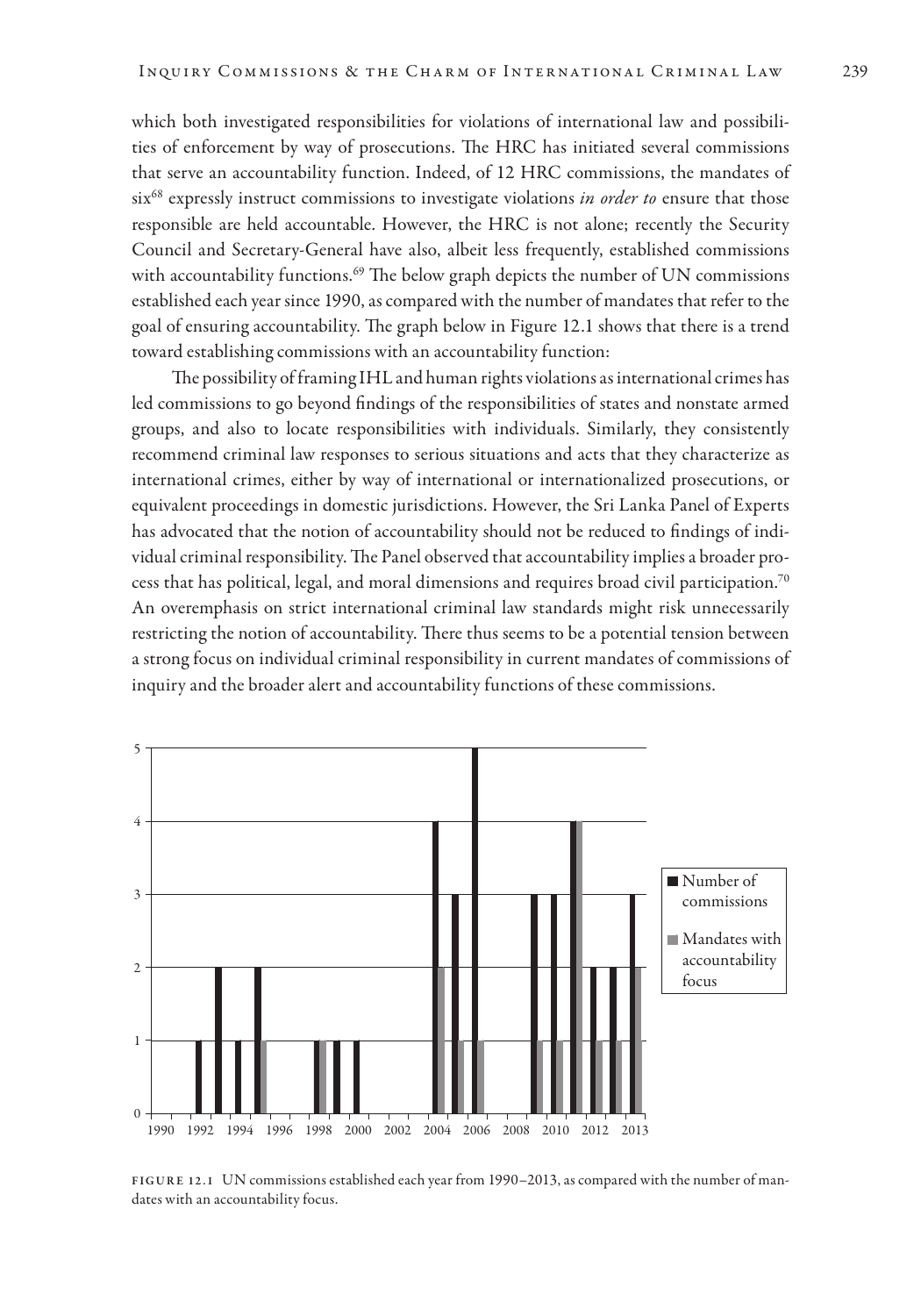## IV. The Use of ICL in Substantive Findings of Reports

The R2P-doctrine has tied the responsibility of the international community to act and to protect quite directly to the commission of international crimes. The vocabulary of international criminal law thus serves as a reminder to international actors of their moral, political, and possibly legal responsibilities. It also expresses a strong condemnation toward the state where the acts are being committed. The authority of these expressions hinges on the legitimate and credible use of international criminal law. In this respect, it is crucial that the competence of commissions of inquiry to resort to ICL-concepts is accepted, and that their application of relevant ICL-concepts is found to be convincing.

#### A. Competence to Make ICL-Related Findings

Lacking the powers to create directly binding obligations, commissions rely on perceptions of legitimacy in order to carry out their investigations as well as in the reception of their findings and implementation of recommendations. Chinkin notes that the concept of legitimacy is "the normative belief that a rule or institution ought to be obeyed"71 and provides a "pull factor"<sup>72</sup> for compliance. Perceptions of legitimacy can hinge on related perceptions as to whether the commission acts within its mandate, operates independently and fairly, and does so with technical competence. James G. Devaney notes that although UN commissions possess legitimacy from their relationship to the UN, if their findings lack substantiation or a "progressive" legal framework is insufficiently supported by legal sources, commissions' legitimacy can be undermined. 73

In this respect, it is important to note that commissions must comply not only with the terms of their specific mandates, but with that of their parent, as organs may only bestow functions and powers on subsidiary bodies that they already possess. Allegations that commissions have exceeded their competence can raise questions regarding the legitimate functions of their parent organs. Perceptions of legitimacy can strongly influence the extent to which concerned states, affected individuals, and other actors are willing to engage with commissions, and thus such perceptions can play a decisive role in the effectiveness of an investigation. Refusals by concerned states to grant commissions' entry into their territories, for example, can greatly affect the processes and outcomes of inquiries. Moreover, follow-up on commissions' recommendations is also intimately dependent on the perceived legitimacy and credibility of commissions' output.

Although all HRC commissions investigate alleged violations of human rights, some have also made findings of IHL violations<sup>74</sup> and international crimes.<sup>75</sup> While some violations of IHL might also be conceived of under a human rights rubric, other violations belong firmly to the field of IHL. For instance, both the Syria Commission and Libya Commission investigated the use of prohibited weapons<sup>76</sup> and the latter also made findings in respect of the use of mercenaries.77 Likewise, while IHL and human rights violations form the constituent acts of international crimes, international criminal law (ICL) is a distinct field of law. ICL is focused on individuals as subjects, more than states; and many ICL rules, such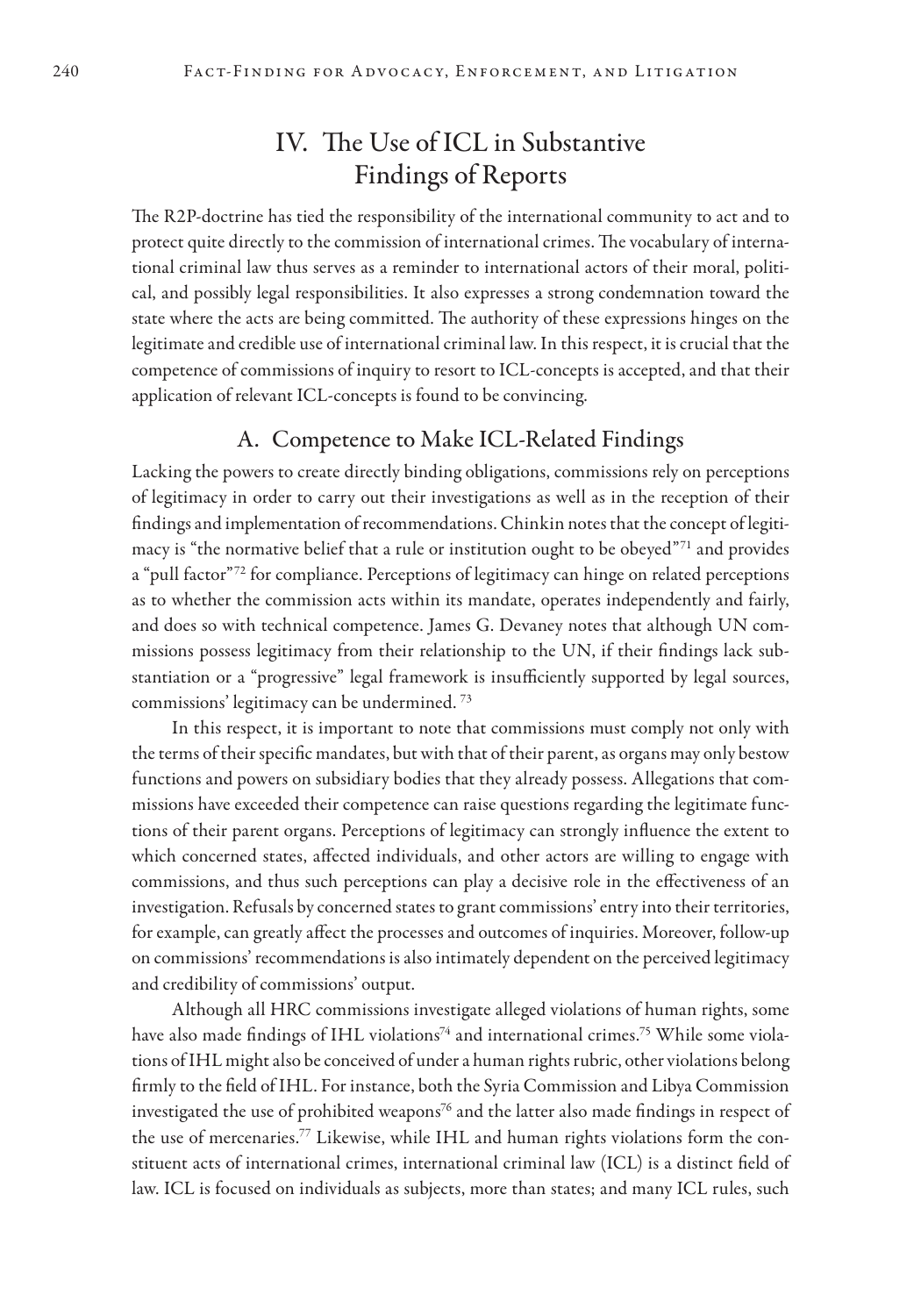as those regarding modes of liability and mens rea, are vital to ICL but are not part of the determination as to whether human rights have been violated.

The HRC as a subsidiary body possesses only the competences bestowed upon it (expressly or impliedly) by the General Assembly, in conformity with its own functions. In light of the HRC's human rights-focused mandate, the question of whether its commissions have jurisdiction to make findings of IHL violations and international crimes has been explored in academic debate<sup>78</sup> and as well as forming the basis of objections of concerned states.79 HRC jurisdiction to make findings of IHL violations has been variously defended on the basis of implied acquisition at its establishment, on an inherited CHR mandate, on the links between IHL and human rights law, and on policy grounds, to avoid an "accountability vacuum" in light of the absence of effective IHL enforcement mechanisms.80 Each of these grounds has been refuted, including on the basis that applying IHL in a human rights normative framework poses risks to the coherence of IHL and could discourage practical compliance.<sup>81</sup> Jurisdiction to make findings of international crimes has not been addressed to the same extent in commentary, but commissions have justified their application of ICL on the basis that it is triggered by the factual situation, on the basis that it is an enforcement mechanism of IHL and IHRL, or by dint of the broader goal of ensuring accountability.<sup>82</sup> Although none of these grounds are decisive, it has become regular practice that HRC commissions make findings of IHL violations and international crimes that stem from, or occur in connection with, human rights violations<sup>83</sup>

### B. A Critical Appraisal of the Application and Interpretation of ICL

As commissions of inquiry use international criminal law notions to select and evaluate facts, the question arises as to how this use compares to the application and interpretation of ICL by international criminal courts and tribunals. As the same law and notions are used for different purposes, a preliminary observation might be that there is a ground for legitimate differentiation. This section discusses in turn (1) the implications of the identity difference for the respective engagement with international criminal law by commissions of inquiry and international criminal courts; (2) the selective application of international criminal law by commissions of inquiry in terms of only applying crime definitions and not, or to a lesser extent, modes of liability; and (3) some significant examples of a more flexible interpretive approach by commissions of inquiry namely as regards elements of crimes against humanity.

#### 1. The Different Identities of Commissions of Inquiry and International Criminal Courts

In their reports, international commissions have repeatedly qualified their identity as not being courts of law.<sup>84</sup> In so doing, they emphasize that they do not make strict legal findings or consider questions of legal liability. The Commission of Experts for the former Yugoslavia interpreted its mandate as providing the Secretary-General with conclusions on the evidence of violations and as not to provide an analysis of the legal issues or to make legal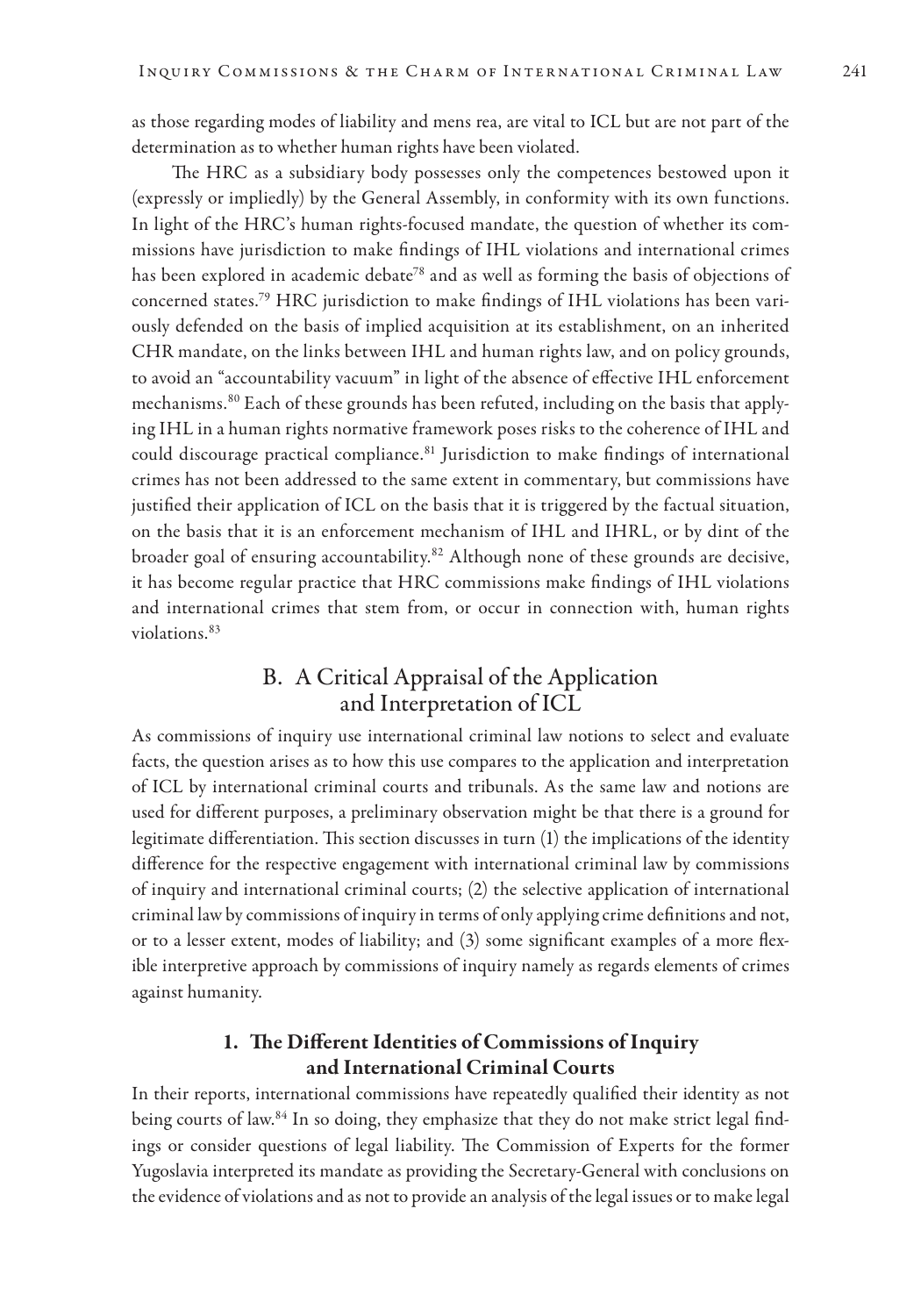findings in connection with particular cases. It expressly stated that it was the prerogative of the International Tribunal for the Former Yugoslavia (ICTY) to come to definitive legal conclusions in relation to particular cases and situations.<sup>85</sup> Similarly, the DRC Mapping Exercise held that "the legal classification of the acts of violence identified ultimately relies on a judicial process."86 In a more refined manner, the Sri Lanka Panel of Experts clarified that its mandate required that a legal characterization be given of certain allegations. $87$ However, it also emphasized that it did not have the power to draw definitive conclusions as to culpability or to determine legal liabilities.<sup>88</sup> The Libya Commission, in turn, stated that:<sup>89</sup>

[I]t is not a court of law and that its investigations were not undertaken with the time, resources, and judicial tools (such as subpoena powers), that normally characterize criminal investigations. It further recognizes that the legal regimes applicable to the crimes and violations under review here comprise a complex arena of international law and the jurisprudence on some issues is not altogether settled. Thus, the findings and conclusions with respect to specific crimes and violations must be read in that light.

Other commissions have given even less emphasis to the legal characterizations of events. A fact-finding mission to Zimbabwe engaged to some extent with ICL, but also considered that reflections as to whether atrocities amounted to crimes against humanity and whether the Rome Statute could be invoked were "bound to be acrimonious and protracted" and "would serve only to distract the attention of the international community from focusing on the humanitarian crisis facing the displaced who need immediate assistance."90 By far the most blunt repudiation of international law as such came from the Palmer Commission that was requested by the Secretary-General to investigate the Gaza flotilla incident shortly after the HRC had decided to create a commission to examine this incident as well. The Palmer Commission was outspoken regarding its self-identity as a nonjudicial body.<sup>91</sup> As to the overall relevance of international law, it held that: 92

[T]he Panel will not add value for the United Nations by attempting to determine contested facts or by arguing endlessly about the applicable law. Too much legal analysis threatens to produce political paralysis. Whether what occurred here was legally defensible is important but in diplomatic terms it is not dispositive of what has become an important irritant not only in the relationship between two important nations but also in the Middle East generally.

This dismissive attitude toward international law is exceptional. Although there is general agreement that commissions of inquiry are not law-applying authorities, international law does feature in their mandates and plays a distinctive role in their evaluation and characterization of facts. Overall, there is a genuine attempt toward an authentic application that respects the outer limits and intrinsic essence of relevant concepts.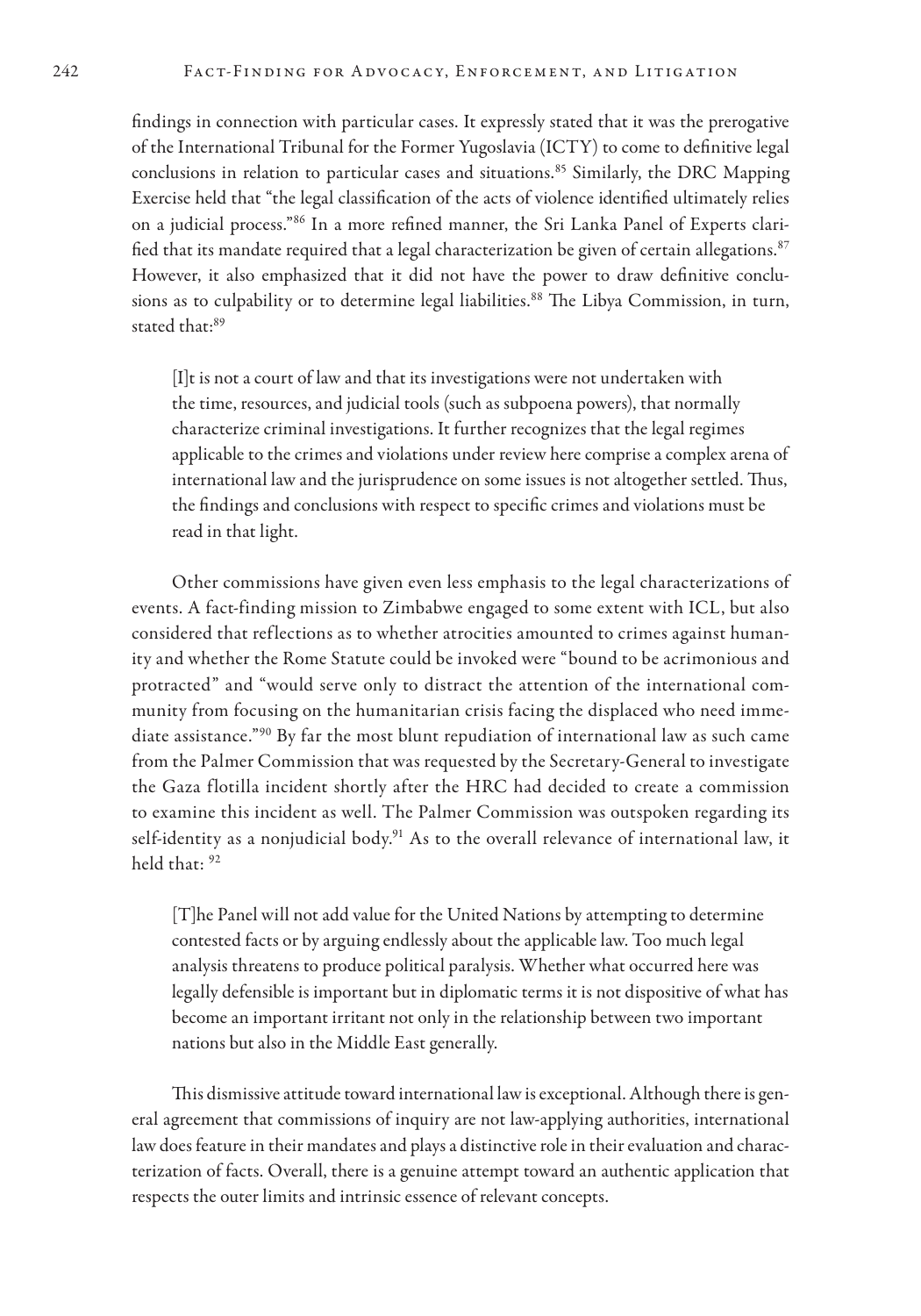#### 2. A Selective Application of International Criminal Law

The turn to international criminal law by commissions of inquiry has been selective. Only certain parts of international criminal law are utilized, namely the legal categories pertaining to the crime definitions. Procedural international criminal law—to the extent that this exists *in abstracto—*has perhaps occasionally inspired certain commissions, but it has generally been disregarded. Modes of liability are a key component of international criminal law that have also received disparate attention in commissions' reports. In criminal judgments, an inquiry into modes of liability is a vital aspect of a finding of criminal guilt. However, when making findings of international crimes, many commissions have tended to deal with modes of liability briefly, if at all. In its first report, the Libya Commission concluded that international crimes had been committed, even though the Commission was "not in a position of identifying individual criminal responsibility or command responsibility for [...] potential violations of international criminal law."<sup>93</sup> The International Commission of Inquiry on Darfur (Darfur Commission) took a different approach, stating that "[t]o render any discussion on perpetrators intelligible, two legal tools are necessary: the categories of crimes for which they may be suspected to be responsible, and the enumeration of the various modes of participation in international crimes under which the various persons may be suspected of bearing responsibility."<sup>94</sup> Whether it is indeed necessary for commissions to address modes of liability when making findings of international crimes has not been explored at great length in academic commentary.<sup>95</sup> The question whether findings of international crimes in the absence of appraisal of modes of liability are in substance any different from findings of widespread or systematic human rights violations is worth further consideration. The accountability function of commissions of inquiry as described in the previous section is somewhat ambiguous in this respect. The alert function is more preventive in nature and uses ICL-language primarily to warn key actors involved in the crisis and to engage the political and moral responsibility of external actors. The accountability function, however, aims to prepare more directly for criminal prosecutions, and in particular the instruction to commissions of inquiry to identify individuals would seem to require a more rigorous and refined approach toward modes of liability. However, also in this context, it has been emphasized that a commission "does not [. . .] make final judgement as to criminal *guilt*; rather, it makes an assessment of possible suspects that will pave the way for future investigations, and possible indictments, by a prosecutor, and convictions by a court of law."96 Consequently, the general approach of commissions of inquiry has been not to publicly disclose names of suspected perpetrators, which may explain the lack of intense consideration of modes of liability.<sup>97</sup> As indicated by the Libya Commission, the decision not to disclose concrete names was partly inspired by the wish to prevent reprisals, and partly to avoid prejudicing future fair trials.<sup>98</sup>

#### 3. The Interpretive Approach of Commissions of Inquiry to International Criminal Law

In relation to the interpretations specifically of international criminal law, it can be observed that in their general legal qualifications, commissions refer to prevailing legal standards and interpretations. They cite international case law quite abundantly, even if in doing so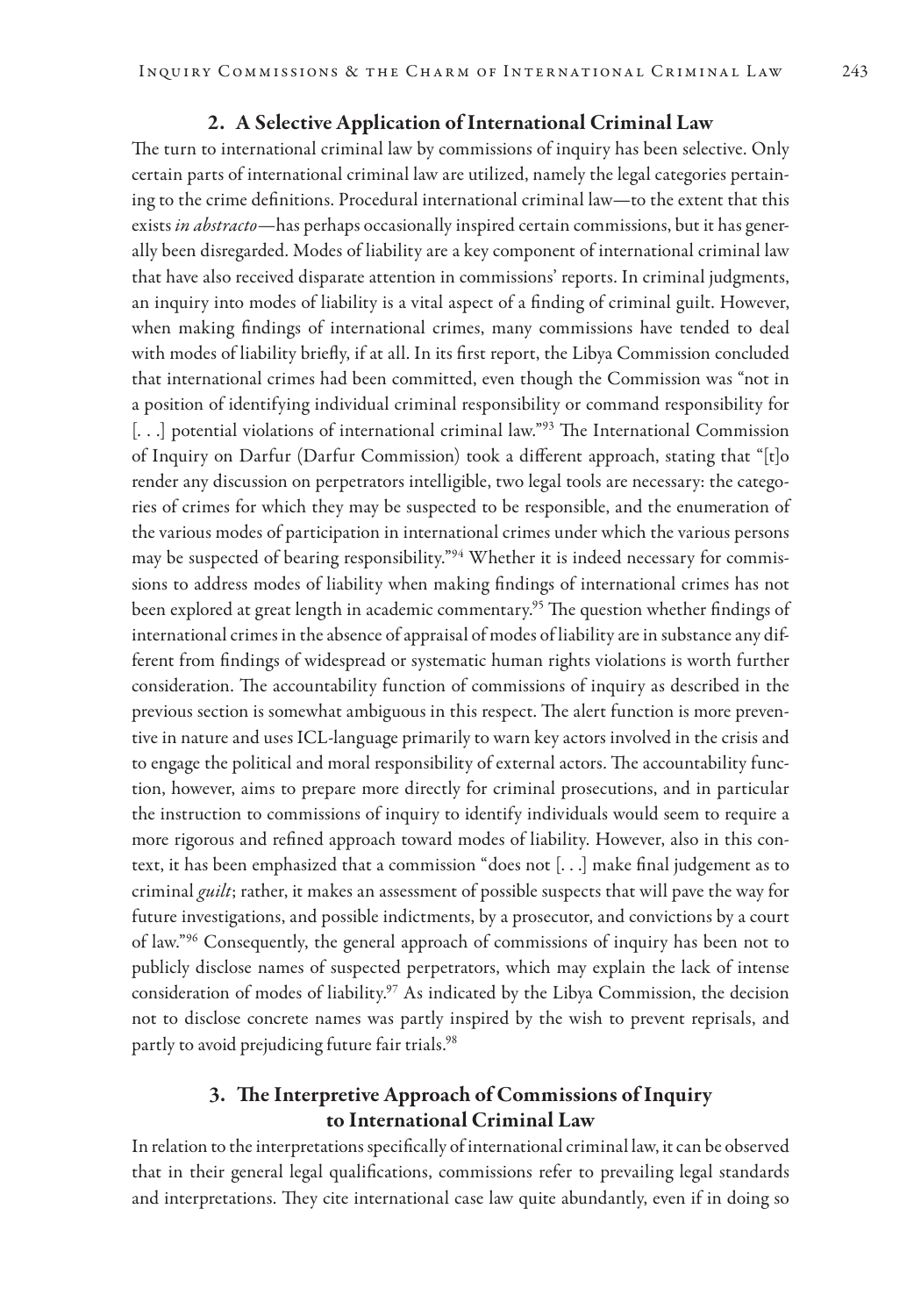they generally display a preference for the more flexible case law of the ICTY. The more demanding standards of the Rome Statute have sometimes been neglected. For instance, despite claiming to adopt the Rome Statute's definition of crimes against humanity, some commissions omitted observing the policy requirement in Article  $7(2)(a)$ .<sup>99</sup> Conversely, the Sri Lanka Panel of Experts Report mentioned the ICC policy requirement while adding its assessment that this element does not exist under customary international law. It found in passing—in a footnote—that the element would nevertheless have been fulfilled in the context of Sri Lanka.<sup>100</sup> Such a relatively brief analysis stands in contrast with the more elaborate and not yet fully decided discussions on the policy element at the ICC. Particularly prominent in this discussion is the question regarding the notion of "organizational policy" and more specifically which organizations come within the realm of Article 7, and which organizations are thus capable of committing crimes against humanity that would subject their leaders potentially to prosecution. The majority of ICC Pre-Trial Chamber III in deciding to authorize an investigation into the situation in Kenya had an inclusive approach that would capture any group regardless of the precise level of organization.<sup>101</sup> By contrast, in his dissent, Judge Hans-Peter Kaul adhered to the more traditional approach that focuses on two principal features, namely ability to control a territory or govern a civilian population and/or the group's command structure.<sup>102</sup> Another pertinent discussion regards the question of what constitutes sufficient evidence to prove an "attack." This question has been intensely argued before the ICC Appeals Chamber in the *Gbagbo* case.103 Commissions of inquiry generally do not engage in such sophisticated analyses. Even if they single out and address all the different elements of crime, commissions of inquiry overall have a less technical and detailed approach compared with international criminal jurisdictions.

# V. A Justification to Ground the Idea of "Legitimate Difference"

The main justification to ground the idea of "legitimate difference" in terms of partial application of international criminal law and a more relaxed interpretive approach lies in the distinct identity of commissions of inquiry as non-law-applying authorities. As these commissions do not prosecute and have also chosen not to disclose names of individuals, the rationale of the legality principle, which is to protect individuals from arbitrariness, does not need to be applied in any straightforward sense. Consequently, it can be argued that commissions of inquiry are not analogously bound by the legality principle and its sub-elements such as the idea of strict construction simply because their operation does not directly affect individuals. Commissions of inquiry borrow certain terms from international criminal law, but this does not mean that they do or must copy-paste the entire system. To a certain extent, the borrowing exercise can be equated to instances where language A borrows a word from language B. In these circumstances single words, such as "computer," "email," or "apartheid" are internationalized, but the grammar of the original language does not travel along, and in particular verbs of a foreign language tend to be conjugated according to the rules of the borrowing language.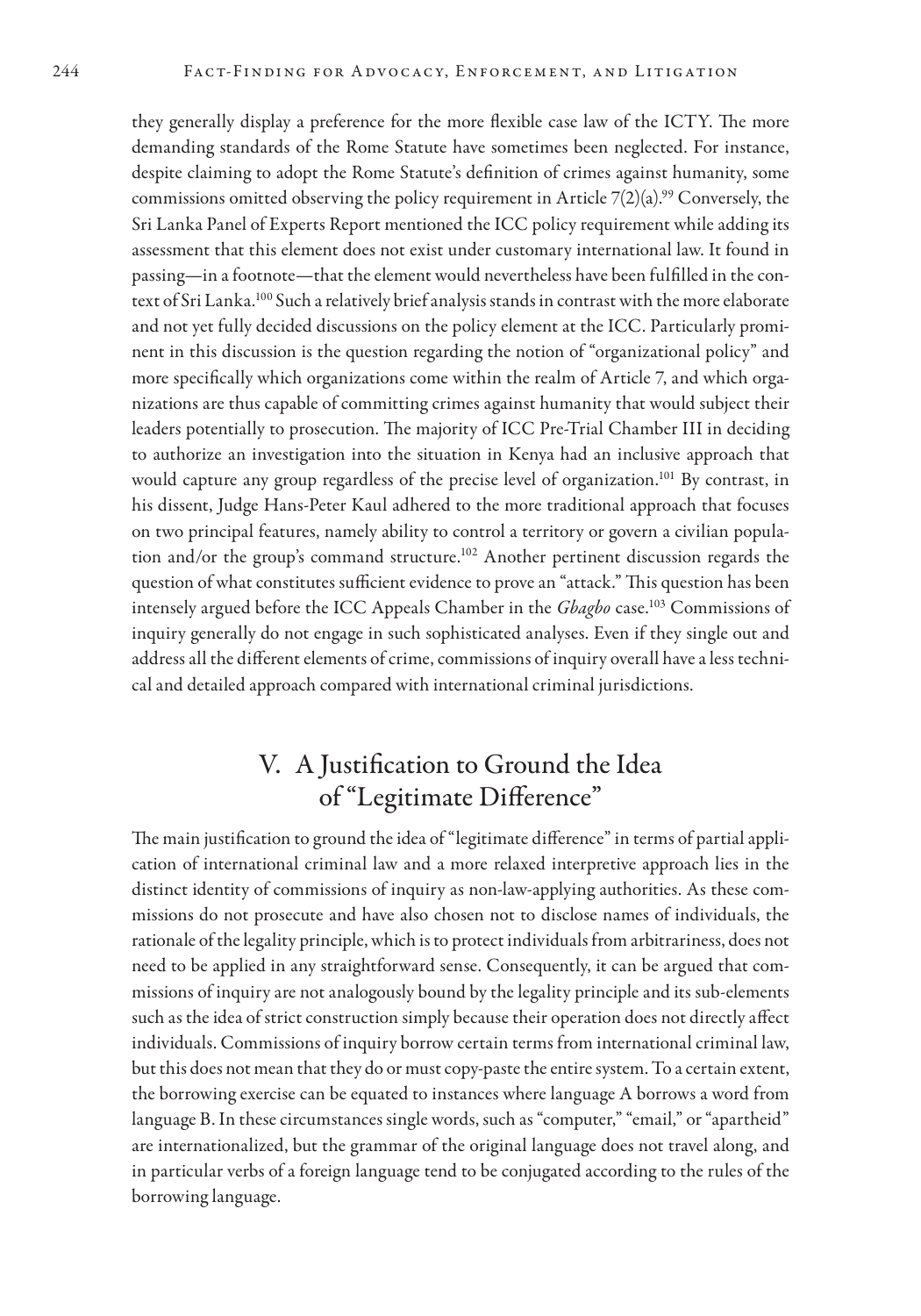In a similar vein, the argument can be made that international criminal law concepts that are used in the R2P-sphere should be governed by a preventive spirit and purpose rather than a punitive one. In particular in the context of the Darfur Commission's mandate to determine whether genocide had been committed, the argument has been presented that this determination did not require the same detailed analysis as is needed in the context of a criminal prosecution that might result in the incarceration of an individual.<sup>104</sup> Indeed, several scholars and practitioners, including one of the conceptual fathers of R2P, Gareth Evans, have advised against too intensely technical approaches to the understanding of crimes in the preventive sphere.<sup>105</sup> In his words, the idea of R2P is to energize mass popular and state support for effective action rather than ending up in endless definitional cul de sacs.<sup>106</sup> Going one step further, Leila Sadat has also suggested that there might be reason to differentiate the interpretation of notions such as genocide depending on whether individual or state responsibility is attached.<sup>107</sup> There is thus ground to argue that approaches to the interpretation of international crimes can be more flexible if used in preventive spheres, whereas the standards must be meticulously adhered to when applied with a view to establishing individual criminal responsibility.

A last argument pertains specifically to the mandate of commissions of inquiry, which may require a more instrumental approach to law. In this regard, it should be noted that, despite one notable exception,<sup>108</sup> commissions mostly have all-encompassing mandates and are committed to applying this in an even-handed manner by looking at the behavior of *all* parties to a conflict.<sup>109</sup> Inspired by this commitment, commissions do often not go into much detail regarding the legal basis and extent to which nonstate actors are bound by international law. Questions pertaining to the legal basis would pose particular problems in relation to the applicability of human rights, but also raise issues under international criminal law. The concrete question under international criminal law is what type of organizations and nonstate armed groups are covered by the definition of Article 7 of the Rome Statute on crimes against humanity.<sup>110</sup> A narrow reading of Article 7 that would cover only well-coordinated groups would impede the ability of commissions of inquiry to scrutinize the behavior of more unstructured armed opposition movements. This in turn might lead to an uneven account of the conflict that would undermine the primary task of commissions of inquiry, which is to inform.

On the basis of functionality, a certain flexible interpretive approach could thus be justified from a policy perspective. The question remains how commissions should legally justify such an approach to apply the law to nonstate actors. The Libya Commission and Syria Commission found the legal basis for their statement that nonstate groups must abide by human rights in areas where they exercise territorial control in customary international law without providing any evidence of how they identified such custom.<sup>111</sup> This is perhaps not the most convincing reasoning possible. Preference can be given to the more intellectually honest approach of the Sri Lanka Panel of Experts.<sup>112</sup> This Panel held that the rule that nonstate groups exercising de facto territorial control must respect fundamental human rights of persons within their power was increasingly accepted. It also admitted, however, that differences in views on this subject remained among international actors, and that it would therefore proceed on the basis of the *assumption* that nonstate actors such as the Liberation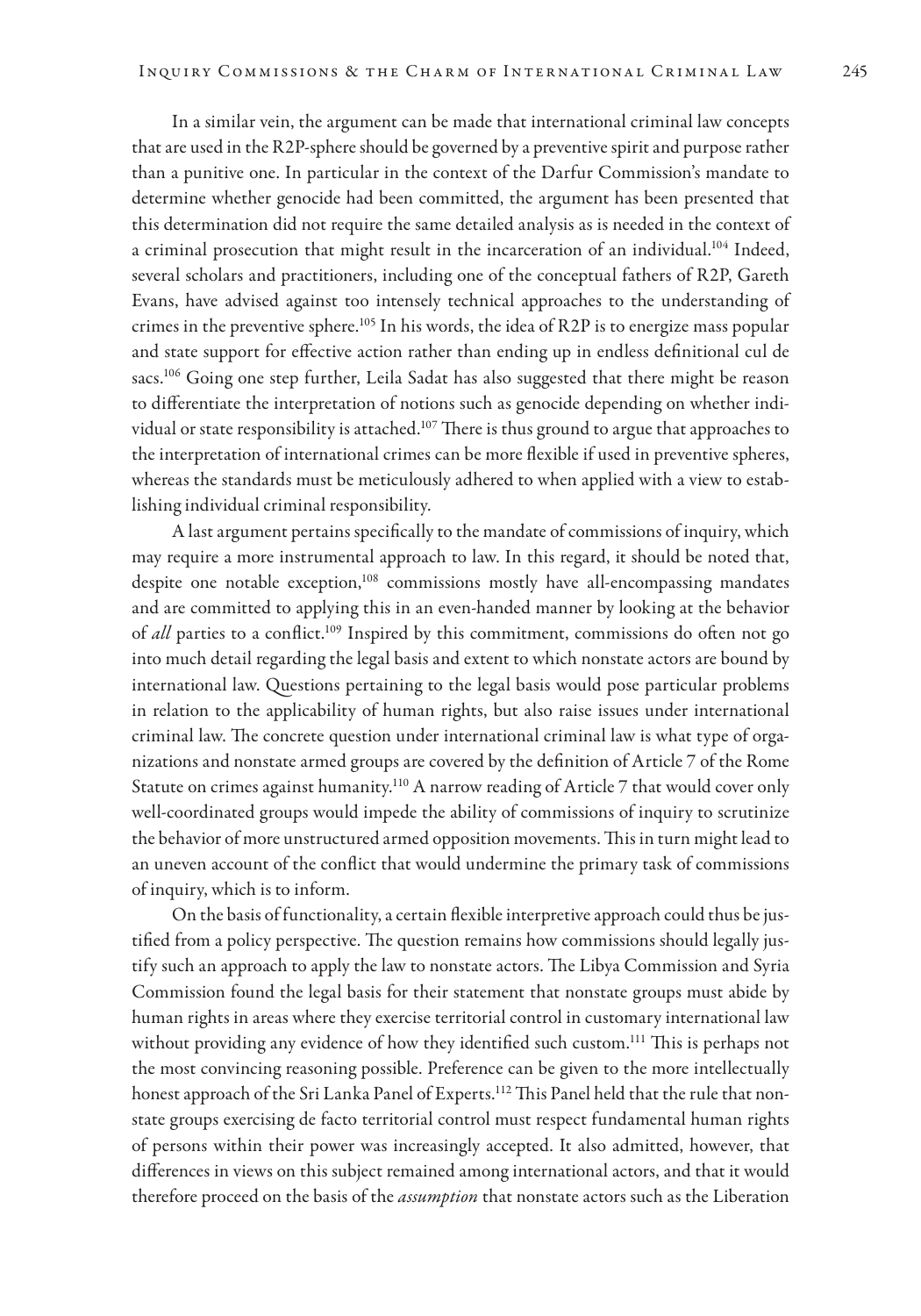Tigers of Tamil Eelam (LTTE) had to respect the most basic human rights.113 This transparency underscores the instrumental use of the law, which should facilitate the commission's mandate of offering a full account. In this context, law is used as a yardstick rather than it being formally applied with legally binding consequences. The instrumental versus the formal-legal approach is thus a clear example of a legitimately different understanding of and engagement with the law.

On a final note that is related to the question of applying the law to nonstate actors, it is interesting to observe that commissions of inquiry also seem to regard international criminal law as an avenue to scrutinize nonstate armed groups in the absence of the above-mentioned certainty and agreement regarding the applicability of human rights obligations. Through international criminal law commissions can identify IHL and human rights violations that underpin international crimes without having to make findings as to the content of human rights obligations held by nonstate actors. For instance, commissions have been divided as to whether nonstate actors are legally bound by human rights treaty law prohibiting use of children in armed conflict, which can only be ratified by states.114 The Libya Commission held that nonstate actors were not bound by the treaty.115 The Syria Commission at first took the same view,116 but later reached the opposite conclusion.117 Both commissions have however observed that the prohibition on child soldiers under the Rome Statute applies to all parties to a conflict.<sup>118</sup> The use of child soldiers by individual members of nonstate armed groups may be condemned as international crimes, despite lingering uncertainties regarding the applicability of human rights treaty law to the armed group as such.<sup>119</sup> International criminal law is, in this sense, thus also used instrumentally with a view to circumventing claims that other areas of law are applied too progressively, which could undermine the legitimacy and authority of the commissions findings.120

# VI. Sharing the Law: Ramifications of Legitimately Different Approaches

The predominant argument made in this chapter is sophisticated and nuanced. On the basis of the idea of legitimate difference, it accepts slight divergences in the application and interpretation of international criminal law by commissions of inquiry in comparison to international criminal courts. However, at the same time, it has been shown that commissions of inquiry invoke the language of international criminal law precisely because of its authority. Yet, authority hinges on legitimacy and credibility. The legitimacy of commissions of inquiry and their use of international criminal law may be undermined by the perception that commissions trespass their mandates, while fragmentation of the law will dilute its credibility. The margins for deviation are thus present and justifiable, but modest. With a view to preserve the cogency of international criminal law, significant variations in interpretation and application are unwelcome. Transparent approaches on the basis of assumptions rather than unfounded assertions as undertaken by the Sri Lanka Panel of Experts are most certainly preferable from a systemic perspective.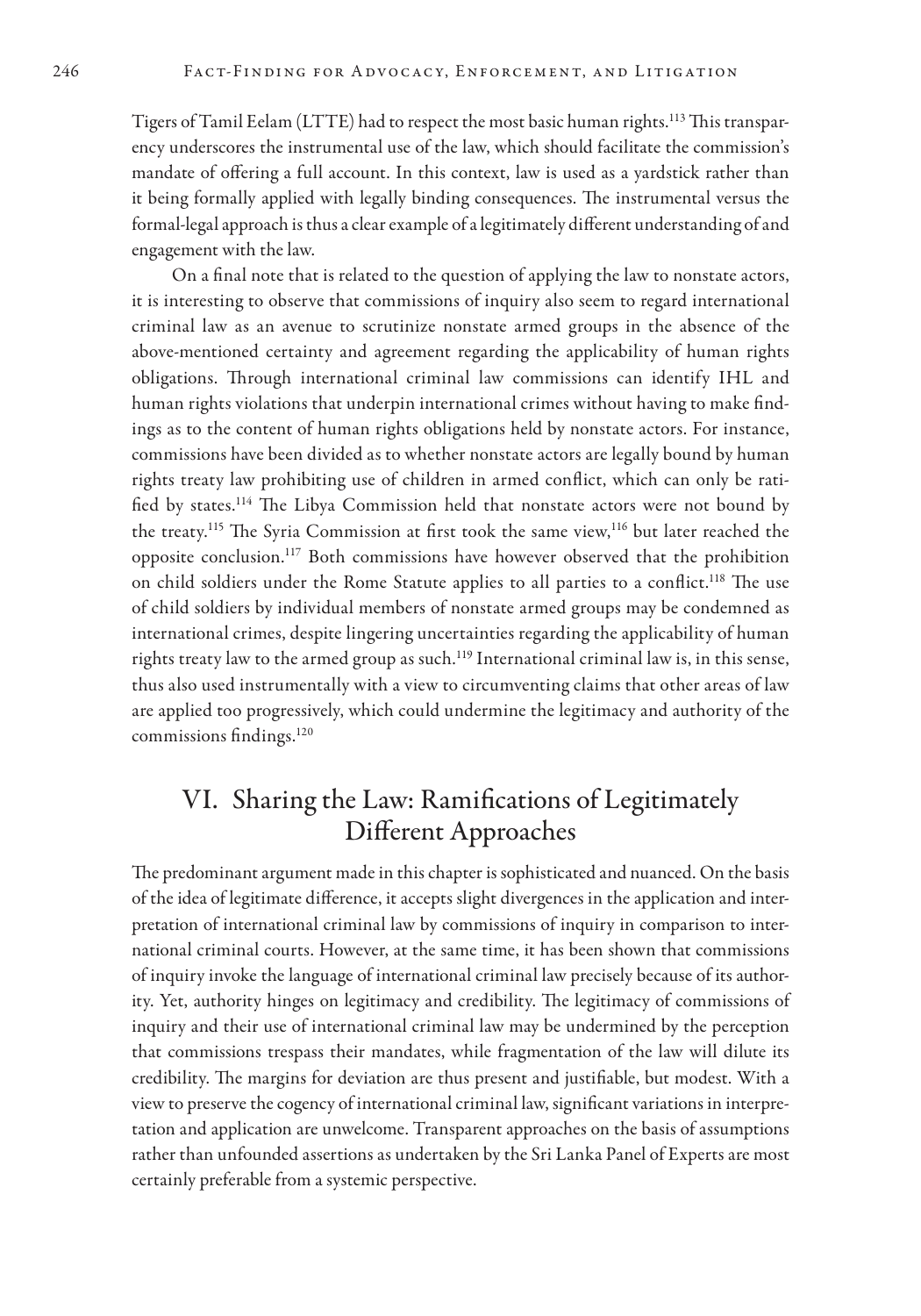On a more radical level, the systemic argument could advise against the migration of international criminal law and its use outside the courtroom without proper guarantees. However, such an argument would be merely academic as commissions of inquiry are effectively using these concepts. Perhaps the transfer of legal categories to the context of R2P was unfortunate as this concept is intrinsically not a legal one, but it is a fait accompli. Therefore, the more useful question is what the ramifications should be of the sharing of the law as described and analyzed in this chapter. In our view, the fact that the language of international criminal law is used in distinct settings and shared by different entities should be appreciated in particular by two concrete communities. The first are scholars. They tend to evaluate, assess, and critique the findings of commissions of inquiry through the strict lenses of comparative findings by international criminal courts.<sup>121</sup> They generally disregard the distinct purposes of commissions of inquiry that might, as argued in this chapter, warrant a slightly more flexible approach to international criminal law. The second community concerns the international criminal courts. It is suggested that these entities should be aware of the legitimate difference in approach that *might* exist. They can certainly take the findings, including legal analyses, of commissions of inquiry into account, but they should attach any immediate precedential value with care and diligence.

## **Notes**

- 1. See e.g. Alston, "The Criminalisation of International Human Rights Fact-Finding," (Keynote Address) Conference on Fact-Finding on Gross Violations Human Rights during and after Conflicts, Norwegian Centre for Human Rights (17-18 November 2011), at http://www.jus.uio.no/smr/english/research/areas/ conflict/events/conferences/fact-finding/; and Van den Herik, "The Migration of International Criminal Law: Moving beyond the Court Room in The Hague," War Crimes Research Office and The Academy on Human Rights and Humanitarian Law, American University Washington College of Law (April 4, 2013).
- 2. See e.g. "From Fact-Finding to Evidence: Harmonizing Multiple Investigations of International Crimes" (expert meeting) Grotius Centre for International Legal Studies, The Hague Institute for Global Justice and the Monitoring, Reporting, and Harvard University Program on Humanitarian Policy and Conflict Research, (26-27 October 2012).
- 3. Stahn and Jacobs, "The Interaction between Human Rights Fact-Finding and International Criminal Proceedings: Towards a (New) Typology," Chapter 13 in this volume.
- 4. Jacobs and Harwood, "International Criminal Law outside the Courtroom: The Impact of Focusing on International Crimes for the Quality of Fact-Finding by International Commissions of Inquiry," in Bergsmo (ed.), *Quality Control in Fact-Finding* (2013) 325.
- 5. Bassiouni and Abraham (eds,), *Siracusa Guidelines for International, Regional and National Fact-Finding Bodies* (2013).
- 6. The term is borrowed from Slaughter, *A New World Order* (2004) 29.
- 7. See more elaborately, Van den Herik, "An Inquiry into Commissions of Inquiry: Navigating between Fact-Finding and Law-Application," paper presented at ASIL MidYear Meeting (November 2013).
- 8. Declaration on Fact-finding by the United Nations in the Field of the Maintenance of International Peace and Security 1991, GA Res. 46/59, 9 December 1991, Art. 1 [hereinafter "1991 Declaration"].
- 9. UN Commission of Investigation on Greek Frontier Incidents, SC Res. 15 (1963); UN Commission for India and Pakistan, SC Res. 39 (1948).
- 10. *Reparation of Injuries Suffered in Service of the United Nations*, ICJ Reports (1949) 174, at 180; see also generally Schermers and Blokker, *International Institutional Law* (2011), at paras. 232-236; Fromageau, "Collaborating with the United Nations: Does Flexibility Imply Informality?," 7 *Int. Org. L. Rev.* (2010) 405, at 409.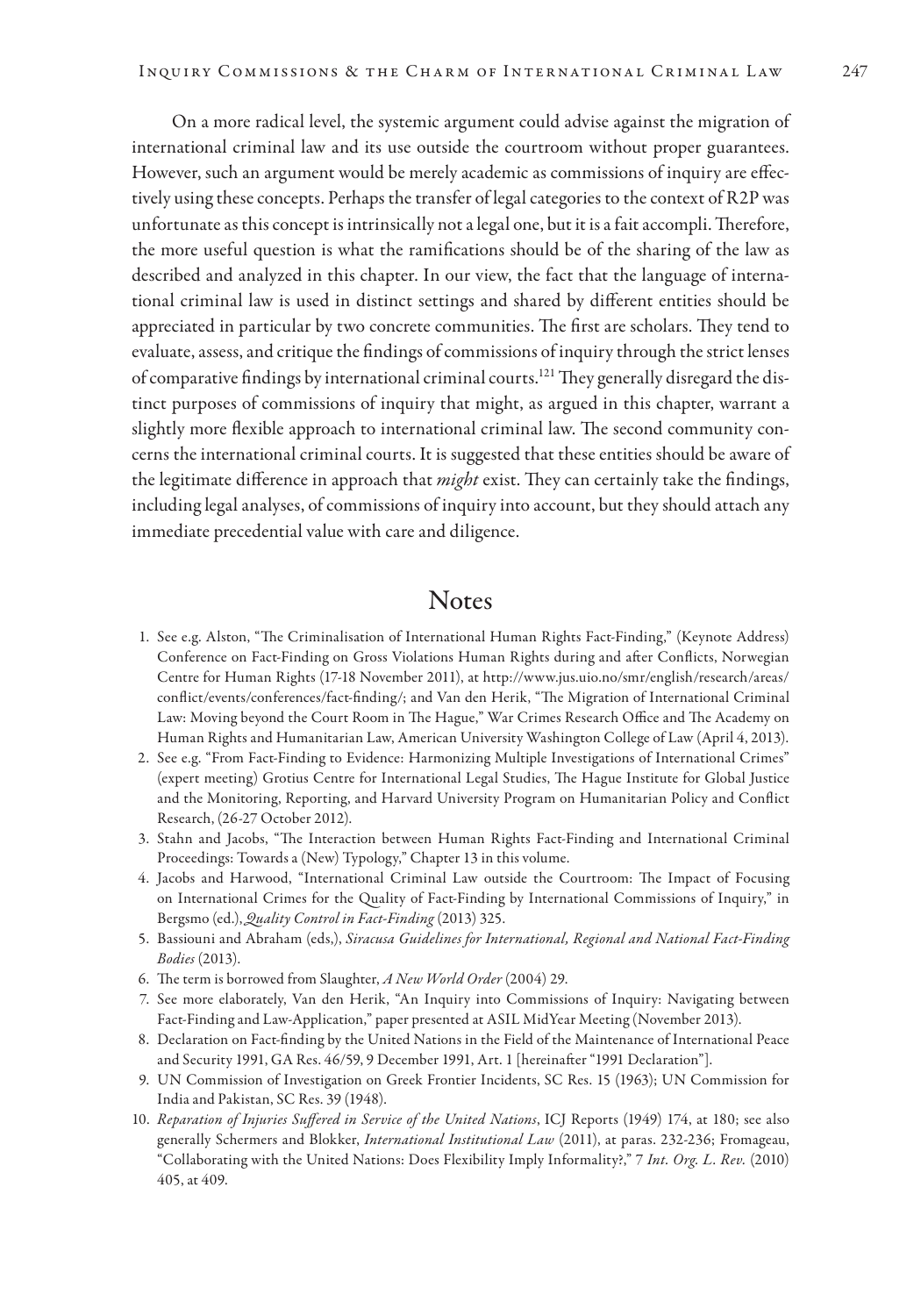#### 248 FACT-FINDING FOR ADVOCACY, ENFORCEMENT, AND LITIGATION

- 11. E.g., UN Commission of Investigation concerning Greek Frontier Incidents; UN Commission for India and Pakistan; Security Council Commission, SC Res. 446 (1979); Commission of Inquiry in Connection with the Republic of the Seychelles, SC Res. 496 (1981); Commission of Investigation for Angola, SC Res. 571 (1985); UN International Independent Investigation Commission, SC Res. 1595 (2005).
- 12. E.g., Group of Experts on South Africa, SC Res. 182 (1963); Commission of Experts established concerning the former Yugoslavia, SC Res. 780 (1992); Commission of Inquiry concerning Somalia, SC Res. 885 (1993); Commission of Experts established pursuant to resolution 935 (1994) concerning Rwanda, SC Res. 935 (1994); International Commission of Inquiry concerning Burundi, SC Res. 1012 (1995); UN SC, Commission d'enquête internationale sur les allégations de violations des droits de l'homme en Côte d'Ivoire, UN Doc. S/PRST/2004/17 (25 May 2004) [hereinafter "Côte d'Ivoire Commission"]; International Commission of Inquiry on Darfur, SC Res. 1564 (2004) [hereinafter "Darfur Commission"].
- 13. Charter of the United Nations (26 June 1945), UNCIO XV, 335; amendments by General Assembly Resolution in UNTS 557, 143/638, 308/892, 119, Art. 24(1).
- 14. Ibid., Arts. 10, 11, and 13. See also 1991 Declaration, *supra* note 8, Arts. 10-11, which provides that the General Assembly should consider undertaking fact-finding in discharging its responsibilities for the maintenance of international peace and security.
- 15. Ibid., Art. 18.
- 16. E.g., UN Commission on the Racial Situation in the Union of South Africa, GA Res. 616A (VII), 5 December 1952, at 1; Inquiry of the Secretary-General on the Situation in Hungary (established at the request of the General Assembly), GA Res. 1004 (ES-II), 4 November 1956 (replaced by UN Special Committee on the Question of Hungary, GA Res. 1132 (XI), 10 January 1957), at 1; Subcommittee on the Situation in Angola, GA Res. 1603 (XV), 20 April 1961, at 2.
- 17. The UN Special Committee on the Balkans was established to observe compliance with, and assist in the implementation of, recommendations for peaceful dispute settlement: GA Res. 109 (II), 21 October 1947, at 6.
- 18. UN Commission of Inquiry on the Circumstances of the Death of Mr. Lumumba, GA Res. 1601 (XV), 15 April 1961, as requested by the Security Council, SC Res. 4741 (1961), at 4; UN Commission on Ruanda-Urundi, GA Res. 1627 (XVI), 23 October 1961; Commission of Investigation into the Conditions and Circumstances Resulting in the Tragic Death of Mr. Dag Hammarskjold and Members of the Party Accompanying Him, GA Res. 1628 (XVI), 26 October 1961, at 3 and 4.
- 19. E.g., Impartial International Commission under UN Supervision to Investigate Elections in Germany, GA Res. 510 (VI), 20 December 1951, at 2; UN Temporary Commission on Korea, GA Res. 112 (II), 14 November 1947, at 2.
- 20. UN Special Committee on Palestine, GA Res. 106 (S-1), 15 May 1947, at 1; Special Committee on South Africa, GA Res. 1702 (XVI), 19 December 1961, at 2; Special Committee on the Policies of Apartheid of the Government of the Republic of South Africa (renamed UN Special Committee against Apartheid), GA Res. 1761 (XVII), 10 November 1962, at 5; UN Mission to South-Vietnam, "Statement by the President of the General Assembly," UN Doc. A/PV1239 (11 October 1963); Special Committee to Investigate Israeli Practices Affecting the Human Rights of the Population of the Occupied Territories, GA Res. 2243 (XXIII), 19 December 1968, at 1; Commission of Inquiry on the Reported Massacres in Mozambique, GA Res. 3114 (XXVIII), 12 December 1973, at 1 and 2.
- 21. 1991 Declaration, *supra* note 8, Art. 12.
- 22. Ibid., Art. 13.
- 23. E.g., Fact-finding Mission to Lebanon inquiring into the causes, circumstances and consequences of the assassination of former Prime Minister Rafik Hariri was established pursuant to the Security Council's request that the Secretary-General "follow closely the situation in Lebanon and to report urgently on the circumstances, causes and consequences of this terrorist act": UN SC, "Statement by the President of the Security Council," UN Doc. S/PRST/2005/4 (15 February 2005).
- 24. Group of Experts for Cambodia established pursuant to GA Res. 52/135, 12 December 1997, para. 16 [hereinafter "Cambodia Group of Experts"]. The General Assembly requested the Secretary-General to consider appointing a group of experts to respond to Cambodia's request for assistance in responding to serious legal violations.
- 25. E.g., Investigative Team charged with investigating serious violations of human rights and international humanitarian law in the Democratic Republic of the Congo, established by letter from Secretary-General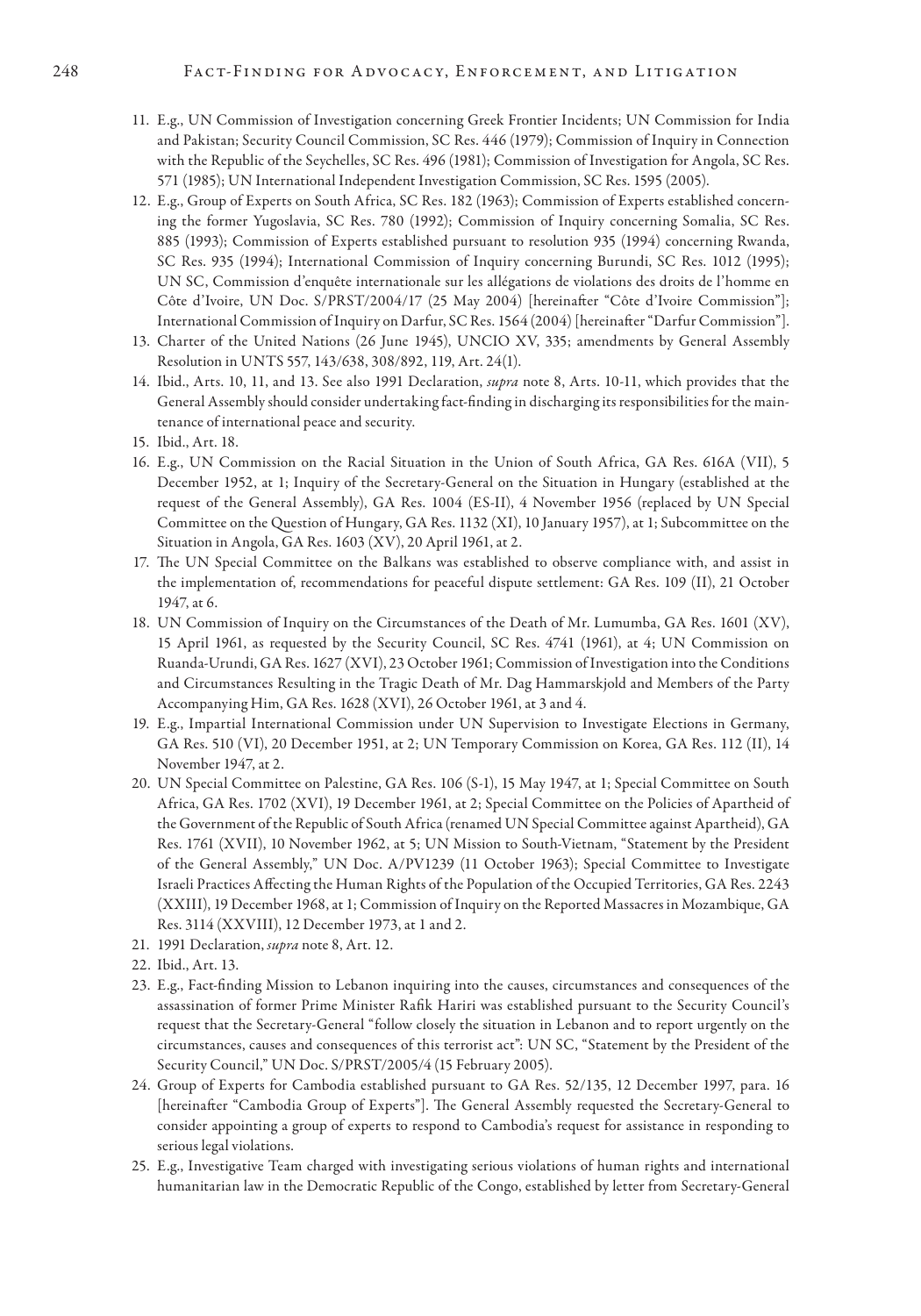to President Kabila, UN SC, "Letter Dated 29 June 1998 from the Secretary-General Addressed to the President of the Security Council," UN Doc. S/1998/581 (29 June 1998); International Commission of Inquiry for Togo, established by agreement between Secretary-General and Organization of African Unity on 7 June 2000, CHR, "Question of the Violation of Human Rights and Fundamental Freedoms in Any Part of the World," UN Doc. E/CN.4/2001/134 (22 February 2001), at para. 1; Independent Inquiry into the Actions of the UN during the 1994 Genocide in Rwanda, UN SC, "Letter Dated 18 March 1999 from the Secretary-General Addressed to the President of the Security Council," UN Doc. S/1999/339 (26 March 1999); Commission of Experts to Review the Prosecution of Serious Violations of Human Rights in Timor-Leste in 1999, UN SC, "Letter Dated 11 January 2005 from the Secretary-General Addressed to the President of the Security Council," UN Doc. S/2005/96 (18 February 2005); Mapping Exercise documenting the most serious violations of human rights and [IHL] committed within the territory of the Democratic Republic of the Congo between March 1993 and June 2003, "Twenty-first report of the Secretary-General on the United Nations Organization Mission in the Democratic Republic of the Congo," UN Doc. S/2006/390 (13 June 2006), at para. 54 [hereinafter "DRC Mapping Exercise"]; Panel of Experts on Accountability in Sri Lanka, established by the Secretary-General following Joint Statement by the Secretary-General and the President of Sri Lanka, UN Doc. SG/2151 (26 May 2009) [hereinafter "Sri Lanka Panel of Experts"]; Panel of Inquiry on the 31 May 2010 Flotilla Incident, established following agreement of Secretary-General, Israel and Turkey, UN SC, "Letter Dated 2 August 2010 from the Secretary-General Addressed to the President of the Security Council," UN Doc. S/2010/414, (3 August 2010); UN GA, "Report of the United Nations Mission to Investigate Allegations of the Use of Chemical Weapons in the Syrian Arab Republic on the alleged use of chemical weapons in the Ghouta area of Damascus on 21 August 2013," UN Doc. A/67/997 (13 September 2013), at 4, para 1.

- 26. E.g. UN SC, "Report of the Mission Dispatched by the Secretary-General to Investigate Allegations of the Use of Chemical Weapons in the Conflict between the Islamic Republic of Iran and Iraq," UN Doc. S/17911 (12 March 1986), at para. 1; Tibaijuka, "Report of the Fact-Finding Mission to Zimbabwe to assess the Scope and Impact of Operation Murambatsvina by the UN Special Envoy on Human Settlements Issues in Zimbabwe" (2005) at 13: www1.umn.edu/humanrts/research/ZIM%20UN%20Special%20Env%20 Report.pdf [hereinafter "Report of the Fact-Finding Mission to Zimbabwe"]; Commission of Inquiry on the Events Connected with the March Planned for 25 March 2004 in Abidjan, established by UN SC, "Letter Dated 12 May 2004 from the Secretary-General Addressed to the President of the Security Council," UN Doc. S/2004/384 (13 May 2004), at para. 1 [hereinafter "Abidjan Commission"]; UN Independent Special Commission of Inquiry for Timor-Leste, established following invitation from Timor-Leste, as noted in Report, 2 October 2006, para. 1: www.ohchr.org/Documents/Countries/COITimorLeste.pdf [hereinafter "Timor-Leste Commission"]; "Report of the United Nations Independent Special Commission of Inquiry for Timor-Leste" (2 October 2006), at para 1: http://www.ohchr.org/Documents/Countries/ COITimorLeste.pdf [hereinafter "Timor-Leste Commission"]; UN Commission of Inquiry into the Benazir Bhutto assassination, established following request from Pakistan, UN SC, "Letter Dated 2 February 2009 from the Secretary-General Addressed to the President of the Security Council," UN Doc. S/2009/67 (3 February 2009), at para. 1; International Commission of Inquiry Mandated to Establish the Facts and Circumstances of the Events of 28 September 2009 in Guinea, established following request of Guinea and other states, UN SC, "Letter Dated 28 October 2009 from the Secretary-General Addressed to the President of the Security Council," UN Doc. S/2009/556 (28 October 2009), at para. 1 [hereinafter "Guinea Commission"].
- 27. E.g. Abidjan Commission, *supra* note 26, at para. 1; Timor-Leste Commission, *supra* note 26, at para. 1; DRC Mapping Exercise, *supra* note 25.
- 28. E.g. Mission to the Syrian Arab Republic to Investigate Alleged Violations of International Human Rights Law, HRC Res. S-16/1, 4 May 2011 [hereinafter "OHCHR Mission to Syria"], at para. 7.
- 29. See e.g. OHCHR Fact-Finding Mission to Kenya, OHCHR, "Report from OHCHR Fact-Finding Mission to Kenya, 6-28 February 2008" (28 February 2008): www.refworld.org/docid/47e21bc82.html; OHCHR Mission to Egypt, OHCHR, "Report from OHCHR Mission to Egypt" (27 March-4 April 2011): www.ohchr.org/Documents/Countries/EG/OHCHR\_MissiontoEgypt27March\_4April.pdf; OHCHR Assessment Mission to Tunisia, 26 January-2 February 2011, OHCHR, "Report from OHCHR Assessment Mission to Tunisia" (26 January-2 February 2011): www.ohchr.org/Documents/Countries/ TN/OHCHR\_Assessment\_Mission\_to\_Tunisia.pdf.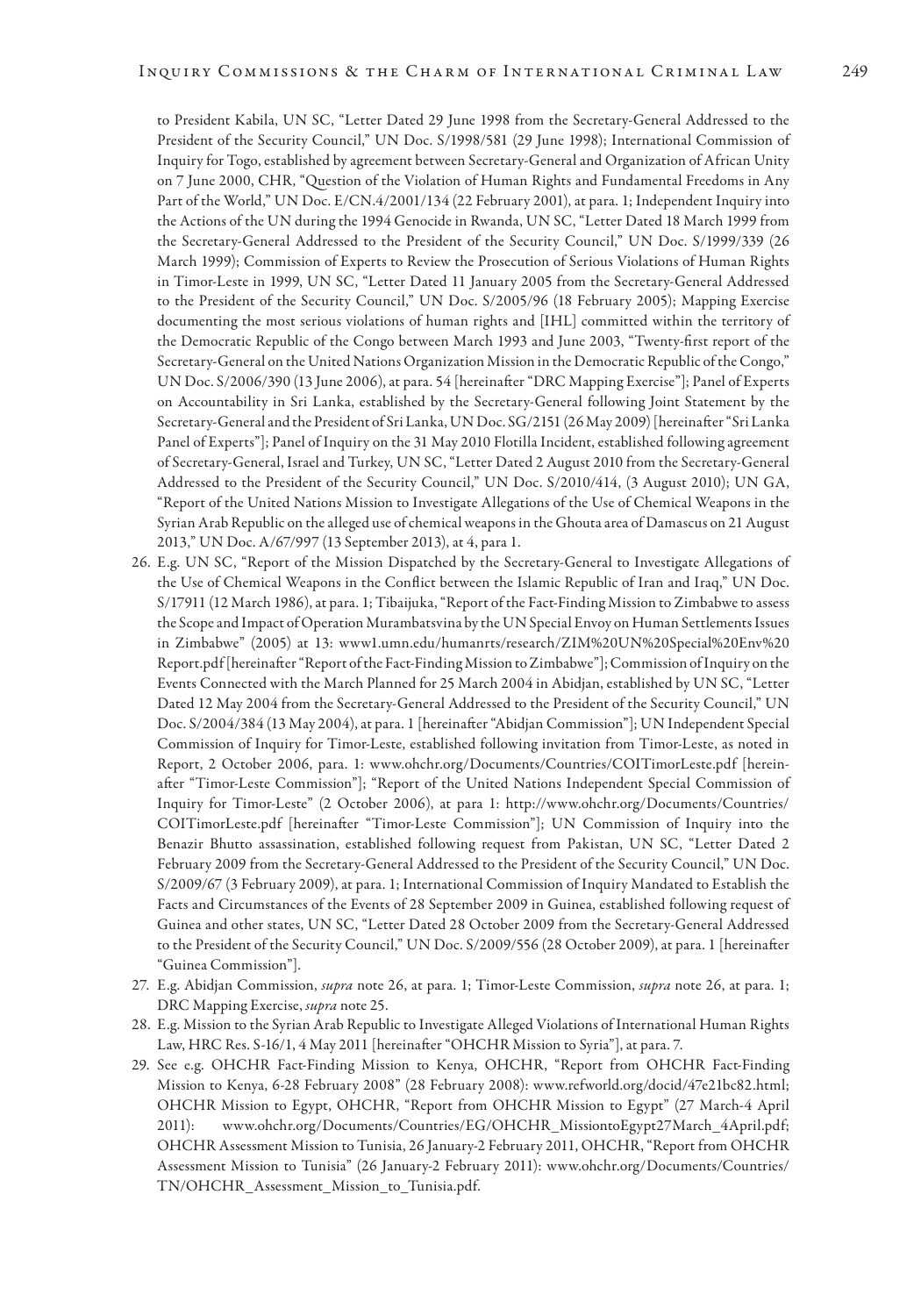- 30. ECOSOC Res. 1/5, 16 February 1946.
- 31. ECOSOC Res. 728F (XXVIII), 30 July 1959, para. 1.
- 32. ECOSOC Res. 2/9, 21 June 1946.
- 33. ECOSOC Res. 1235 (XLII), 6 June 1967, para. 3 authorized the CHR to "make a thorough study of situations which reveal a consistent pattern of violations of human rights." See also ECOSOC Res. 1503 (XLVIII), 27 May 1970, para. 6, which authorized the CHR with the express consent of the state concerned to establish ad hoc committees to investigate alleged human rights violations.
- 34. Working Group of Experts on Southern Africa, CHR Res. 2 (XXIII), 6 March 1967; Working Group on Arab Territories, CHR Res. 6 (XXV), 4 March 1969, at para. 4; Working Group to Inquire into the Situation of Human Rights in Chile, CHR Res. 8 (XXXI), 27 December 1975, at para. 1; Working Group on Disappearances, CHR Res. 20 (XXXVI), 29 February 1980, at para.1.
- 35. International Commission of Inquiry for East Timor, CHR Res. S-4/1, 27 September 1999, at para. 6, and Human Rights Inquiry Commission established pursuant to CHR Res. S-5/1, 19 October 2000 [hereinafter "Human Rights Inquiry Commission"], at para. 6.
- 36. See generally Freedman, *The United Nations Human Rights Council: A Critique and Early Assessment* (2013), at 17–54. In 2005 the Secretary-General observed that states "sought membership of the [CHR] not to strengthen human rights but to protect themselves against criticism or criticize others. As a result, a credibility deficit has developed, which casts a shadow on the reputation of the [UN] system as a whole": UN GA, Report of the Secretary-General, "In Larger Freedom: Toward Development, Security and Human Rights for All," UN Doc. A/59/2005, (21 March 2005), at para. 182.
- 37. GA Res. 60/251, 3 April 2006, para. 3.
- 38. Freedman, *supra* note 36, at 107-108.
- 39. Freedman considers that special sessions have been used for "selective and politicized aims": ibid. at 290.
- 40. See generally HRC Res. 5/1, 18 June 2007, endorsed in GA Res. 62/219, 22 December 2007.
- 41. Chinkin, "U.N. Human Rights Council Fact-Finding Missions: Lessons from Gaza," in Arsanjani et al. (eds.), *Looking to the Future: Essays on International Law in Honor of W. Michael Reisman* (2011) 475, at 481.
- 42. Ibid. at 480.
- 43. The UN established 20 commissions from 2006 to 2013; of those, the HRC established 12.
- 44. Territorial access was denied by investigated states in respect of the High-Level Mission on the Situation of Human Rights in Darfur, HRC Decision S-4/101, 13 December 2006; OHCHR Mission to Syria, HRC Res. S-16/1, 4 May 2011, at para. 8; Independent International Commission of Inquiry on the Syrian Arab Republic, HRC Res. S-17/1, 23 August 2011, at para. 10 [hereinafter "Syria Commission"]; UN Fact Finding Mission on the Gaza Conflict, HRC Res. S-9/1, 12 January 2009 [hereinafter "Goldstone Commission"]; International Fact-Finding Mission on Israeli Settlements in the Occupied Palestinian Territory, HRC Res. 19/17, 22 March 2012, at para. 2 [hereinafter "Israeli Settlements Commission"]; International Commission of Inquiry for the Democratic People's Republic of Korea, HRC Res. 22/13, 21 March 2013, at para. 2 [hereinafter "North Korea Commission"].
- 45. Examples include, see generally *Incident in the North Sea (The Dogger Bank Case)* (Britain/Russia), 26 February 1905; *Capture of the "Tavignano" and Cannon Shots Fired at the "Canouna" and the "Galois"* (France/Italy), 23 July 1912; *The Steamship "Tiger"* (Germany/Spain), 8 November 1918; *Loss of the Dutch Steamer "Tubantia"* (Germany/The Netherlands), 27 February 1922; *Red Crusader Incident* (Britain/ Denmark), 23 March 1962.
- 46. 1907 Hague Convention for the Pacific Settlement of International Disputes, Art. 9 provides that in respect of an international dispute "arising from a difference of opinion on points of fact," states may establish a commission to "facilitate a solution of these differences by elucidating the facts by means of an impartial and conscientious investigation." Under the Convention, a commission's report is limited to a "statement of facts": Art. 14. A notable exception is the *Dogger Bank Inquiry*, which was charged with not only reporting on the facts but with determining responsibilities. See more elaborately: Van den Herik, *supra* note 1.
- 47. 1991 Declaration, *supra* note 8, Art. 17.
- 48. Ibid., Art. 5.
- 49. E.g. in 2009 the Secretary-General established a Board of Inquiry to inquire into incidents in Gaza, and uncharacteristically released a summary of its findings: UN GA, "Letter dated 4 May 2009 from the Secretary-General addressed to the President of the Security Council," UN Doc. A/63/855 (15 May 2009),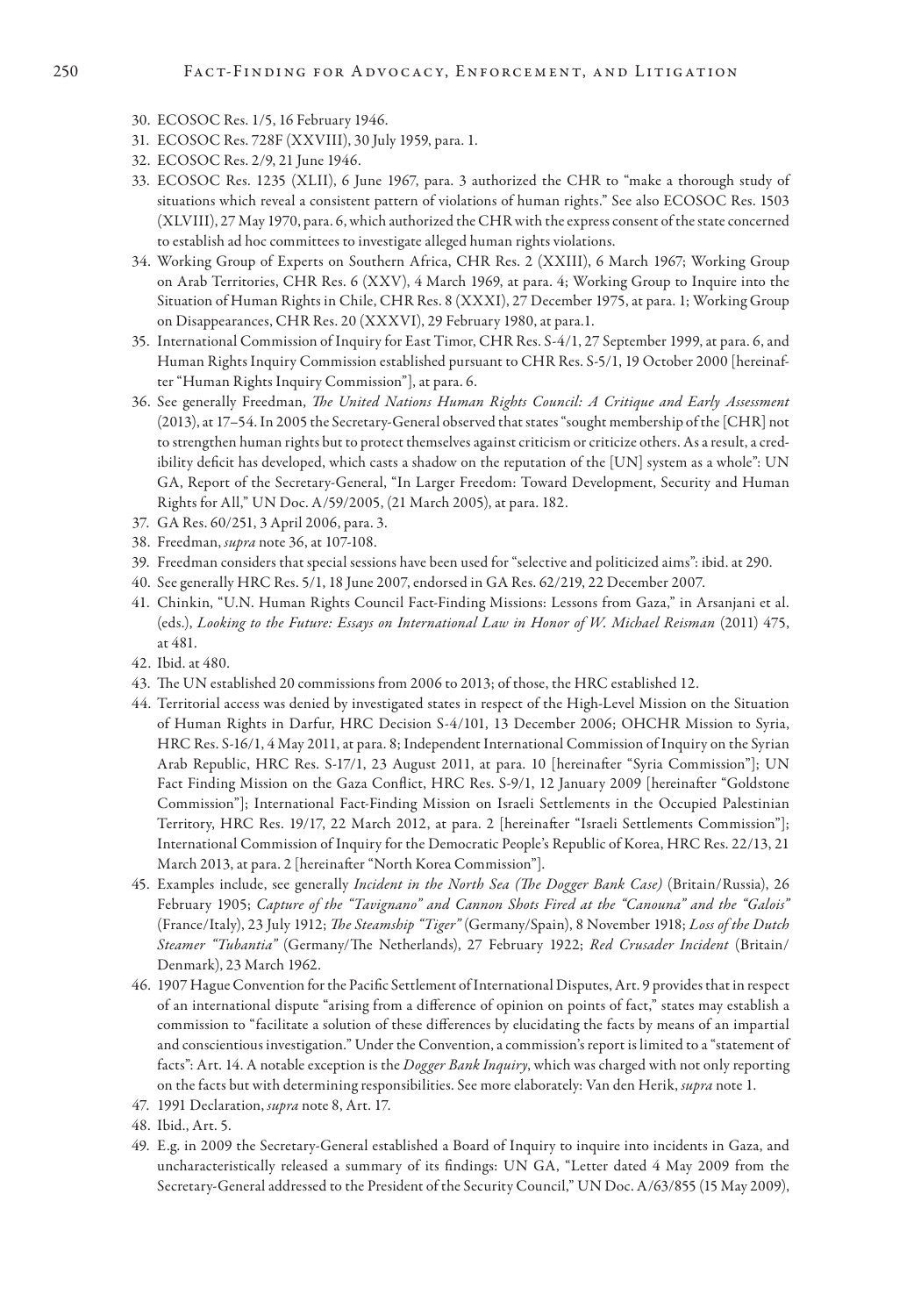at 1. Also in 2009 the Secretary-General established a Board of Inquiry to investigate a terrorist attack on a guesthouse in Kabul where UN staff were residing: UN SG, "Secretary-General Orders Review of Findings by Inquiry into Kabul Attack, as Report Highlights 'Shortcomings' in Joint Security Measures," UN Doc. SG/SM/12857 (26 April 2010).

- 50. UN SC, "Report of the Security Council Commission of Inquiry Established under Resolution 496 (1981)," UN Doc. S/14905/Rev. 1, 1982 at paras. 1-5.
- 51. UN SC, "Report of the Security Council Commission of Investigation Established under Resolution 571 (1985)," UN Doc. S/17648, (22 November 1985), at para. 6.
- 52. UN SC, "Report of the Commission of Inquiry Established Pursuant to Security Council Resolution 885 (1993) to Investigate Armed Attacks against UNOSOM II Personnel Which Led to Casualties among Them," UN Doc. S/1994/653 (1 June 1994) at 7.
- 53. Independent Inquiry into the Actions of the UN during the 1994 Genocide in Rwanda, established by Letter from the Secretary-General to the Security Council, UN SC, "Letter Dated 18 March 1999 from the Secretary-General Addressed to the President of the Security Council," UN Doc. S/1999/339 (26 March 1999).
- 54. UN Commission of Inquiry into the Benazir Bhutto assassination, established by UN SC, "Letter dated 2 February 2009 from the Secretary-General to the President of the Security Council," UN Doc. S/2009/67 (2 February 2009), at 1.
- 55. Miller, "United Nations Fact-Finding Missions in the Field of Human Rights," 1970-1973 *Aust. YBIL* (1970-1973) 40, at 40.
- 56. Ibid. at 49.
- 57. See similarly, Boutruche, "Credible Fact-Finding and Allegations of International Humanitarian Law Violations: Challenges in Theory and Practice," 16 *J. Conflict & Sec. L.* (2011) 105, at 112.
- 58. 2005 World Summit Outcome Document, UN GA, "2005 World Summit Outcome," UN Doc. A/60/L.1 (15 September 2005), at para. 139.
- 59. UN GA, "Report of the Secretary-General: Implementing the Responsibility to Protect," UN Doc. A/63/677 (12 January 2009), at para. 51.
- 60. Ibid., para. 52.
- 61. UN Mission to South-Vietnam, "Statement by the President of the General Assembly," UN Doc. A/PV1239 (11 October 1963), cited in its Report, UN Doc. A/5630, 7 December 1963, at 5.
- 62. Commission of Inquiry on the Reported Massacres in Mozambique, *supra* note 20.
- 63. Security Council Commission, SC Res. 446 (1979). Following the Commission's second report UN Doc. S/13679 (4 December 1979), its mandate was amended to include investigation of "the reported serious depletion of natural resources, particularly water resources, with a view to protecting those important natural resources of the territories under occupation." SC Res. 465 (1980), para. 8.
- 64. Human Rights Inquiry Commission, *supra* note 35, at para. 6.
- 65. High-Level Fact-Finding Mission in Beit Hanoun, HRC Res. S-3/1, 15 November 2006, at paras. 4 and 7.
- 66. Commission on the Responsibility of the Authors of the War and on Enforcement of Penalties, established at the Paris Peace Conference, 26 January 1919 (Minute No. 2).
- 67. Statement in the House of Lords, HL Deb 07 October 1942 vol 124 cc555-94 (7 October 1942), at 577: http://hansard.millbanksystems.com/lords/1942/oct/07/punishment-of-war-criminals# S5LV0124P0\_19421007\_HOL\_32; Franklin Roosevelt, "Statement on the Plan to Try Nazi War Criminals" (7 October 1942): www.presidency.ucsb.edu/ws/index.php?pid=16174&st=&st1=#axzz2hm p6QATP.
- 68. International Commission of Inquiry on Libya, HRC Res. S-15/1, 25 February 2011, at para. 11 [hereinafter "Libya Commission"]; Côte d'Ivoire Commission, *supra* note 12; OHCHR Mission to Syria, *supra* note 44, at para. 7; Syria Commission, *supra* note 44, at para. 13; Special Inquiry on Events in Al-Houla, HRC Res. S-19/1, 1 June 2012, at para. 8; North Korea Commission, *supra* note 44, at para. 5.
- 69. Darfur Commission, *supra* note 12; Cambodia Group of Experts, *supra* note 24, at para. 6; Timor-Leste Commission, *supra* note 26, at para. 4; Guinea Commission, *supra* note 26, at para. 2.
- 70. UN SG, "Report of the Secretary-General's Panel of Experts on Accountability in Sri Lanka" (31 March 2011), at paras. 8 and 262-277: www.un.org/News/dh/infocus/Sri\_Lanka/POE\_Report\_Full.pdf [hereinafter "Report of the Sri Lanka Panel of Experts"].
- 71. Chinkin, *supra* note 41, at 483.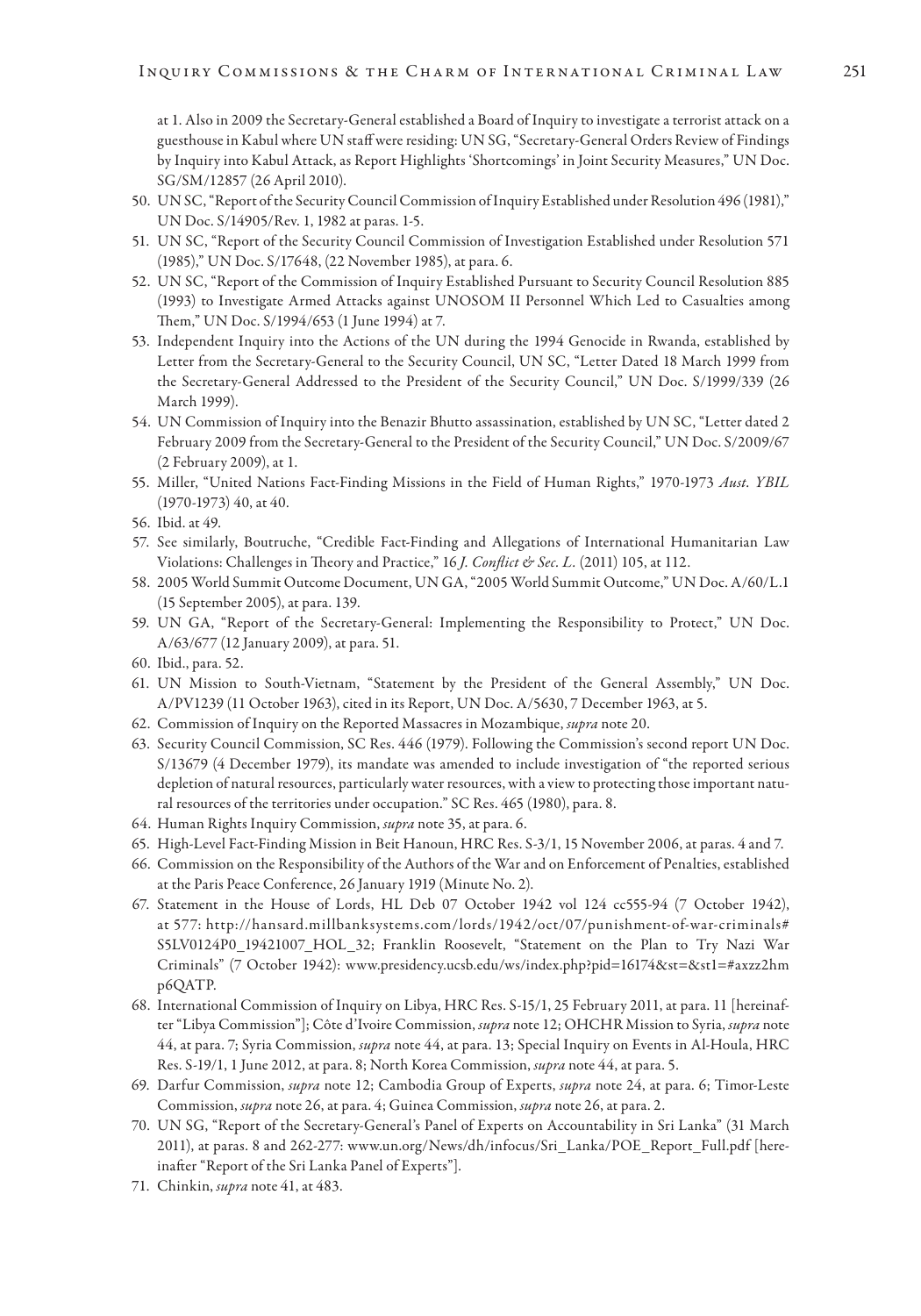#### 252 FACT-FINDING FOR ADVOCACY, ENFORCEMENT, AND LITIGATION

- 72. Ibid., citing Franck, *The Power of Legitimacy among Nations* (1990) 16.
- 73. Devaney, "Killing Two Birds with One Stone: Can Increased Use of Article 34(2) of the ICJ Statute Improve the Legitimacy of UN Commissions of Inquiry & the Court's Fact-finding Procedure?," Sant'Anna Legal Studies Research Paper No. 2/2013, at 14.
- 74. Commissions instructed to investigate IHL violations include the Commission of Inquiry on Lebanon, HRC Res. S-2/1, 11 August 2006, at para. 6; Goldstone Commission, *supra* note 44, at para. 14; and International Fact-Finding Mission to Investigate Violations of International Law Resulting from the Israeli Attacks on the Flotilla of Ships Carrying Humanitarian Assistance, HRC Res. 14/1, 2 June 2010, at para. 8. Commissions that made findings of IHL violations in the absence of express permission include the Libya Commission, *supra* note 68, at para. 1; the Israeli Settlements Commission, *supra* note 44, at para. 4; and the Syria Commission, *supra* note 44.
- 75. The mandates of the Syria Commission and the North Korea Commission both refer to "crimes against humanity": *supra* note 44, HRC Res. 17/1, at para. 13; and HRC Res. S-22/13, at para. 5. The mandate of the Special Inquiry on Al-Houla; and Libya Commission, *supra* note 68, at para. 1, refer to "crimes" generally. Commissions that made findings of international crimes in the absence of mandatory instruction include the Goldstone Commission and the Israeli Settlements Commission, *supra* note 44, at paras. 1 and 5.
- 76. See e.g. HRC, "Report of the Independent International Commission of Inquiry on the Syrian Arab Republic," UN Doc. A/HRC/21/50 (16 August 2012), at Annex VI, para. 23 [hereinafter "August 2012 Report of the Syria Commission"]; "HRC, "Report of the Independent International Commission of Inquiry on the Syrian Arab Republic," UN Doc. A/HRC/23/58 (4 June 2013), at paras. 136-140; HRC, "Report of the Independent International Commission of Inquiry on the Syrian Arab Republic," UN Doc. A/HRC/24/46 (16 August 2013), at para. 170; and HRC, "Report of the International Commission of Inquiry to investigate all alleged violations of international human rights law in the Libyan Arab Jamahiriya," UN Doc. A/HRC/17/44 (1 June 2011), at paras. 171-179 [hereinafter "Report of the Libya Commission"].
- 77. Report of the Libya Commission, *supra* note 76, at paras. 180-191.
- 78. Alston, Morgan-Foster, and Abresch, "The Competence of the UN Human Rights Council and Its Special Procedures in relation to Armed Conflicts: Extrajudicial Executions in the 'War on Terror,'" 19 *Eur. J. Int. L.* (2008) 183, at 207; Richemond-Barak, "The Human Rights Council and the Convergence of Humanitarian Law and Human Rights Law," in Banks (ed.), *Shaping a Global Legal Framework for Counterinsurgency: New Directions in Asymmetric Warfare* (2012) 29, 30–32; and Marauhn, "Sailing Close to the Wind: Human Rights Council Fact-Finding in Situations of Armed Conflict—the Case of Syria," 43 *Cal. W. Int. L. J.* (2013) 401, at 434.
- 79. E.g. Syria objected to the investigation of cluster munitions by the Syria Commission, on the basis that IHL is outside the Commission's mandate: Letter from the Permanent Mission of the Syrian Arab Republic, 7 January 2013, reproduced in UN Doc. A/HRC/22/29, Annex I, at 31. Syria also objected to the findings of crimes against humanity made by the OHCHR Mission to Syria on the basis that legal evaluation was outside the Mission's jurisdiction: HRC, "Report of the United Nations High Commissioner for Human Rights on the situation of human rights in the Syrian Arab Republic," UN Doc. A/HRC/18/53 (15 September 2011), Annex VI, at 111.
- 80. Alston et al., *supra* note 78, at 207. See also Meron, who argues that because few expert bodies are charged with the application of IHL, that human rights bodies "fill an institutional gap and give [IHL] and even more pro-human rights orientation": Meron, "The Humanization of Humanitarian Law," 94 *Am. J. Int. L.* (2000) 239, at 247. The only international fact-finding mechanism with a specific IHL mandate—the International Humanitarian Fact-Finding Commission—has never been used: Protocol Additional to the Geneva Conventions of 12 August 1949, Art. 90.
- 81. Richemond-Barak, *supra* note 78, at 7, 29, and 30. Boutruche writes that "the increasing involvement of human rights law experts in fact-finding missions that relate to an armed conflict may also lead to distortion, with too much focus on human rights rather than on the lawfulness of the conduct of military operations": Boutruche, *supra* note 57, at 107.
- 82. See e.g. Harwood, "Human Rights in Fancy Dress? The Use of International Criminal Law by Human Rights Council Commissions of Inquiry in Pursuit of Accountability", in 58 Jap. YBIL (2015) (forthcoming): http://papers.ssrn.com/sol3/papers.cfm?abstract\_id=2627058.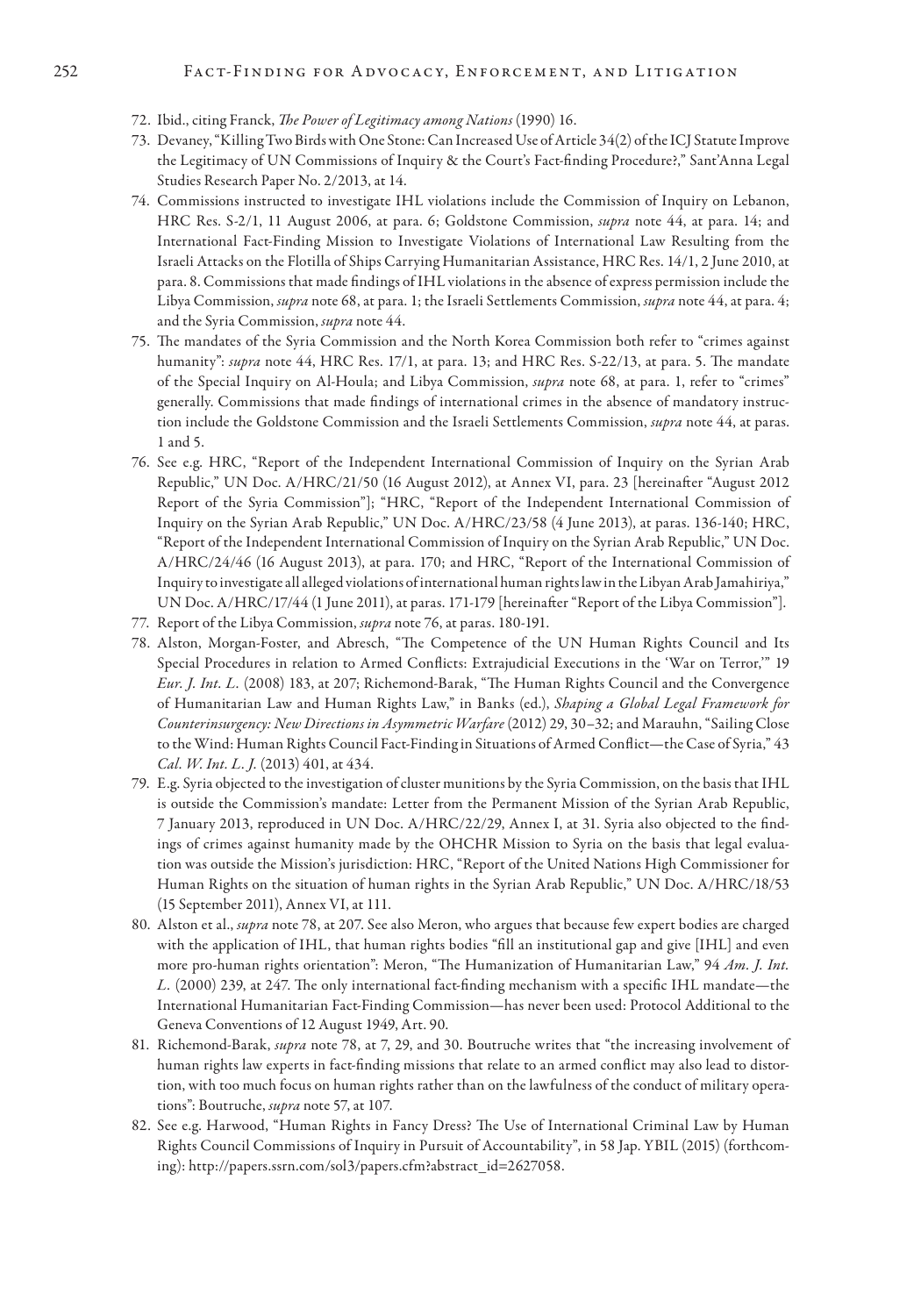- 83. Ibid. For example, the Syria Commission was at the time of this writing investigating the use of chemical weapons as part of its general mandate to investigate human rights violations and crimes against humanity. It is however unlikely that the HRC would establish a commission solely to examine whether prohibited weapons were used in armed conflict.
- 84. See e.g. UN SC, "Letter dated 4 May 2006 from the Secretary-General addressed to the President of the Security Council," UN Doc. A/63/855-S/2009/250 (15 May 2009), at 1.
- 85. See UN SC, "Letter dated 24 May 1994 from the Secretary-General to the President of the Security Council," UN Doc. S/1994/674 (27 May 1994), at para. 41 (Final Report of the Yugoslavia Commission of Experts): "The Commission's mandate is to provide the Secretary-General with its conclusions on the evidence of such violations and not to provide an analysis of the legal issues. It will be for the [ICTY] to make legal findings in connection with particular cases."
- 86. OHCHR, "Report of the Mapping Exercise documenting the most serious violations of human rights and international humanitarian law committed within the territory of the Democratic Republic of the Congo between March 1993 and June 2003" (August 2010), at para. 463: www.ohchr.org/Documents/Countries/ ZR/DRC\_MAPPING\_REPORT\_FINAL\_EN.pdf [hereinafter "Report of the DRC Mapping Exercise"].
- 87. Report of the Sri Lanka Panel of Experts, *supra* note 70, at para. 178.
- 88. Ibid. at paras. 9 and 53.
- 89. HRC, "Report of the International Commission of Inquiry," UN Doc. A/HRC/19/68 (8 March 2012), at para. 8 [hereinafter "Full Report of the Libya Commission"].
- 90. Report of the Fact-Finding Mission to Zimbabwe, *supra* note 26, at 78.
- 91. Palmer et al., "Report of the Secretary-General's Panel of Inquiry on the 31 May 2010 Flotilla Incident" (September 2011), at paras. 5, 13-14: www.un.org/News/dh/infocus/middle\_east/Gaza\_Flotilla\_Panel\_ Report.pdf.
- 92. Ibid. at para. 15.
- 93. Report of the Libya Commission, *supra* note 76, at paras. 245-246.
- 94. UN SC, "Report of the International Commission of Inquiry on Darfur to the United Nations Secretary-General," UN Doc. S/2005/60 (25 January 2005), at para. 530 [hereinafter "Report of the Darfur Commission"].
- 95. See e.g. Jacobs and Harwood, *supra* note 4, at 325.
- 96. Report of the Darfur Commission, *supra* note 94, at para. 524.
- 97. Confidential lists of suspected perpetrators were drawn up by the Syria Commission, Libya Commission, Cote d'Ivoire Commission, and the OHCHR Mission to Syria. Report of the International Commission of Inquiry mandated to establish the facts and circumstances of the events of 28 September 2009 in Guinea", UN Doc. S/2009/693 (18 December 2009), at para. 215; and the Timor-Leste Commission, *supra* note 26, at paras. 113-134.
- 98. Full Report of the Libya Commission, *supra* note 89, at para. 14. The Darfur Commission also chose to keep its list of suspects confidential in recognition of "principles of due process and respect for the rights of the suspects": Report of the Darfur Commission, *supra* note 94, at para. 645.
- 99. E.g. August 2012 Report of the Syria Commission, *supra* note 76, at paras. 48-50; Report of the DRC Mapping Exercise, *supra* note 86, at paras. 488-491; Report of the Fact-Finding Mission to Zimbabwe, *supra* note 26, at 64-66.
- 100. Report of the Sri Lanka Panel of Experts, *supra* note 70, at fn. 127.
- 101. ICC, Decision Pursuant to Article 15 of the Rome Statute on the Authorization of an Investigation into the Situation in the Republic of Kenya, ICC-01/09-19, Pre-Trial Chamber III (31 March 2010), at paras 90 and 93.
- 102. ICC, "Situation in the Republic of Kenya, Dissenting Opinion of Judge Kaul to the Decision Pursuant to Article 15 of the Rome Statute on the Authorization of an Investigation into the Situation in the Republic of Kenya," ICC-01/01-19, 31 March 2010. See generally Kress, "On the Outer Limits of Crimes against Humanity: The Concept of Organization within the Policy Requirement. Some Reflections on the March 2010 ICC Kenya Decision," 23 *Leiden J. Int. L.* (2010) 855, at 862–871.
- 103. See generally ICC, "Situation in the Republic of Cote d'Ivoire," *Prosecutor v. Laurent Gbagbo*, ICC-02/11-01/11; ICC, "Amicus Curiae Observations of Professors Robinson, deGuzman, Jalloh and Cryer," ICC-02/11-01/11-534, 9 October 2013, at paras. 4-6 and 14-44.